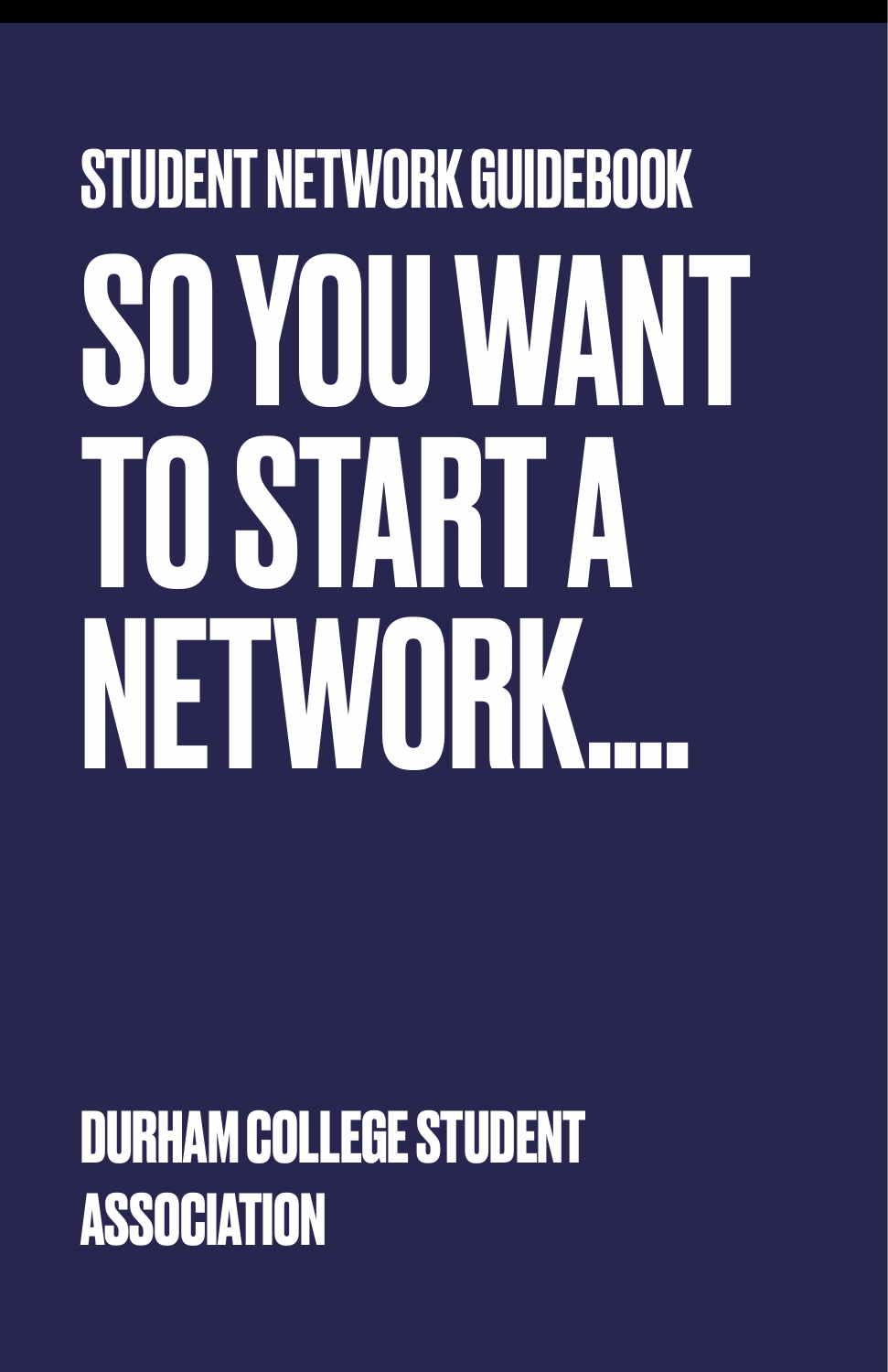# **SO YOU WANT TO START A NETWORK…**

**A COMPREHENSIVE GUIDE TO : UNDERSTANDING DURHAM COLLEGE STUDENT ASSOCIATION'S STUDENT NETWORK PLATFORM: CLUBS, SOCIETY & INDIGENOUS STUDENT CIRCLES**

This guide is for informational purposes only; This guide does not replace reviewing the DCSA Network Policy and Guidelines in full. Please use this guide as a reference.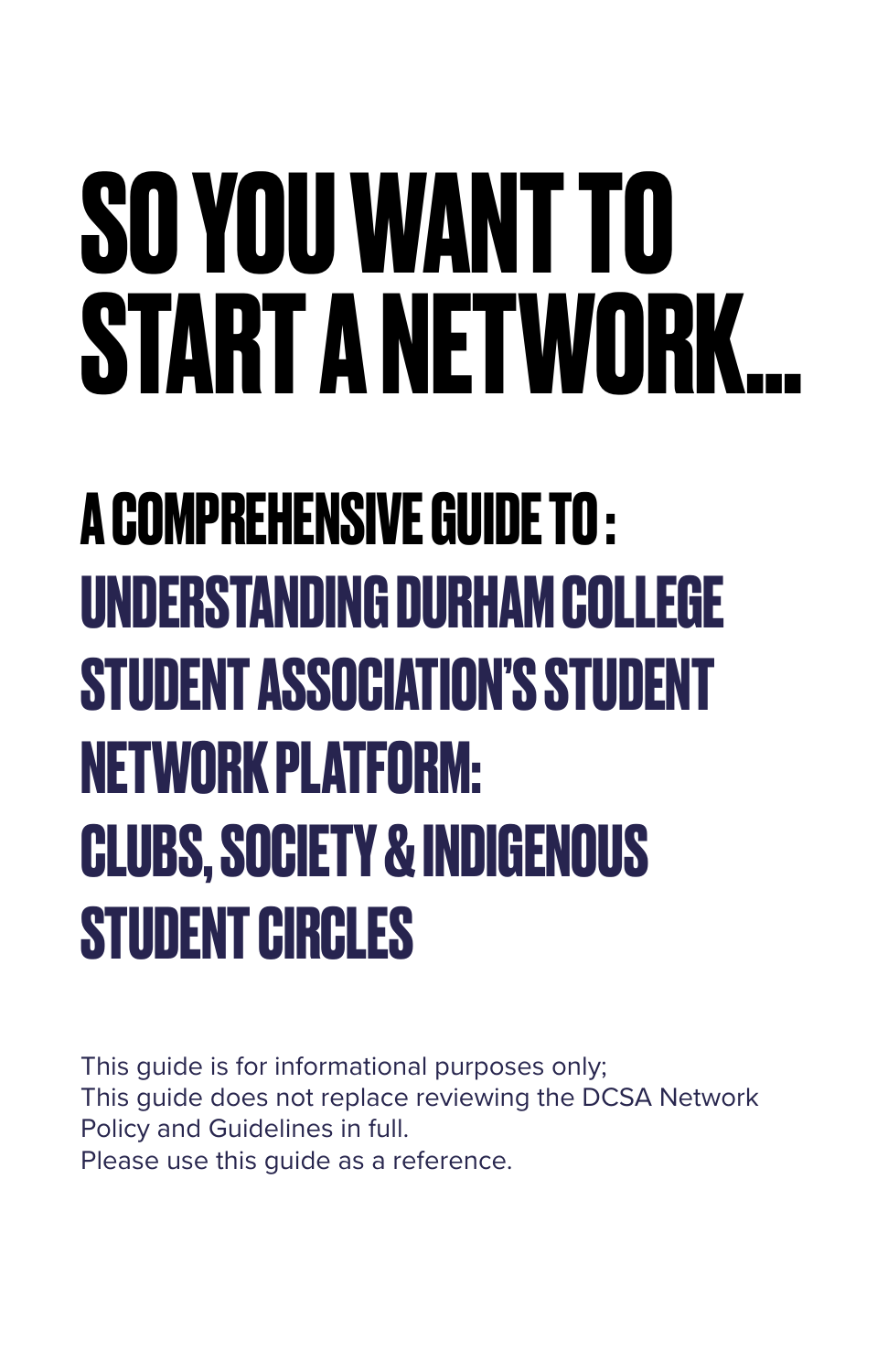| WHY START A STUDENT NETWORK?                                                                   | 4              |
|------------------------------------------------------------------------------------------------|----------------|
| IS IT A CLUB, SOCIETY OR INDIGENOUS STUDENT CIRCLE?                                            | 5              |
| REQUIREMENTS FOR STARTING A CLUB:                                                              | 6              |
| ADDITIONAL REQUIREMENTS FOR STARTING A SOCIETY:                                                | $\overline{7}$ |
| ADDITIONAL REQUIREMENTS FOR STARTING AN INDIGENOUS<br><b>STUDENT CIRCLE:</b>                   | 7              |
| PETITIONING TO START A STUDENT NETWORK                                                         | 8              |
| RESPONSIBILITIES AS A LEADER                                                                   | 11             |
| UNDERSTANDING REPORTING. SUBMITTING FORMS &<br><b>DOCUMENTS</b>                                | 12             |
| <b>BEST PRACTICES FOR OPERATIONS</b>                                                           | 14             |
| DIGITIZING STUDENT NETWORKS I UNDERSTANDING CLUB<br><b>PLATFORMS</b>                           | 16             |
| EVENTS & SUBMITTING CLUB EVENT REQUESTS                                                        | 18             |
| SOFTWARE, PRIZES, SUPPLIES AND OTHER EVENT COSTS -<br>UNDERSTANDING YOUR BUDGET                | 22             |
| LEGAL STUFF: WHAT YOUR BUDGET CANNOT COVER                                                     | 23             |
| SOCIAL MEDIA & PROMOTING YOUR CLUB, SOCIETY OR<br><b>INDIGENOUS GROUP ONLINE AND ON-CAMPUS</b> | 24             |
| <b>LEGAL STUFF: THE NITTY GRITTY</b>                                                           | 27             |
| FOR MORE INFORMATION:                                                                          | 28             |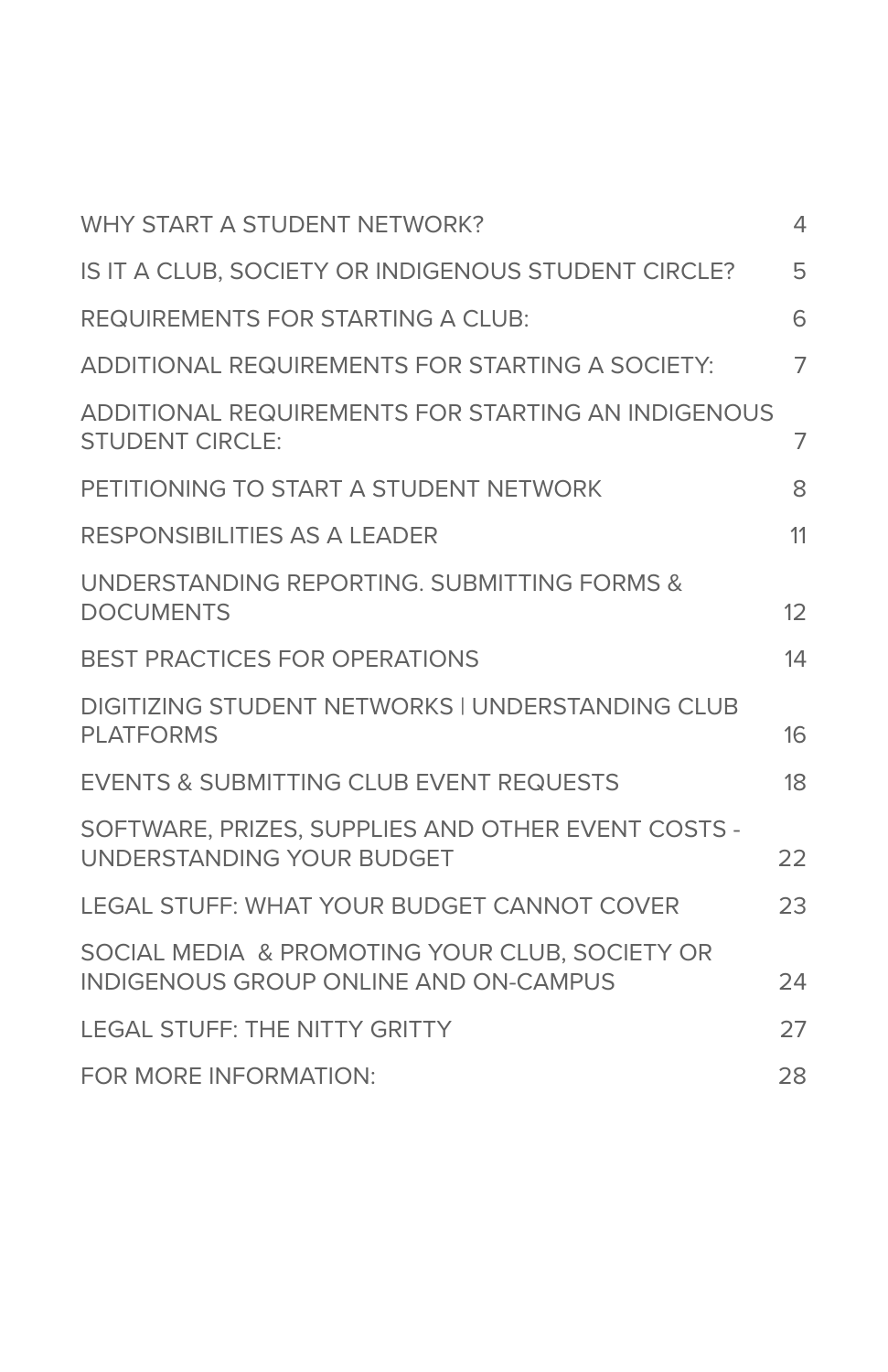# <span id="page-3-0"></span>**WHY START A STUDENT NETWORK?**

A **Student Network** is an association of people united by a common interest or goal.

One of the best and most common reasons for starting or joining a Student Network is because it allows you to pursue an activity you enjoy, whether that's Ultimate Frisbee, baking, or something else!

Student Networks allow you to practice a hobby, learn more about a topic, and organize or take part in events created specifically to reflect the interests of the group.

Student Networks also allow you to meet students outside of your program of interest, become better connected to the student community and allow you to make the best of your student experience at Durham College!

**Whether you join an existing group or start your own you are sure to have a great experience with DCSA Student Networks!**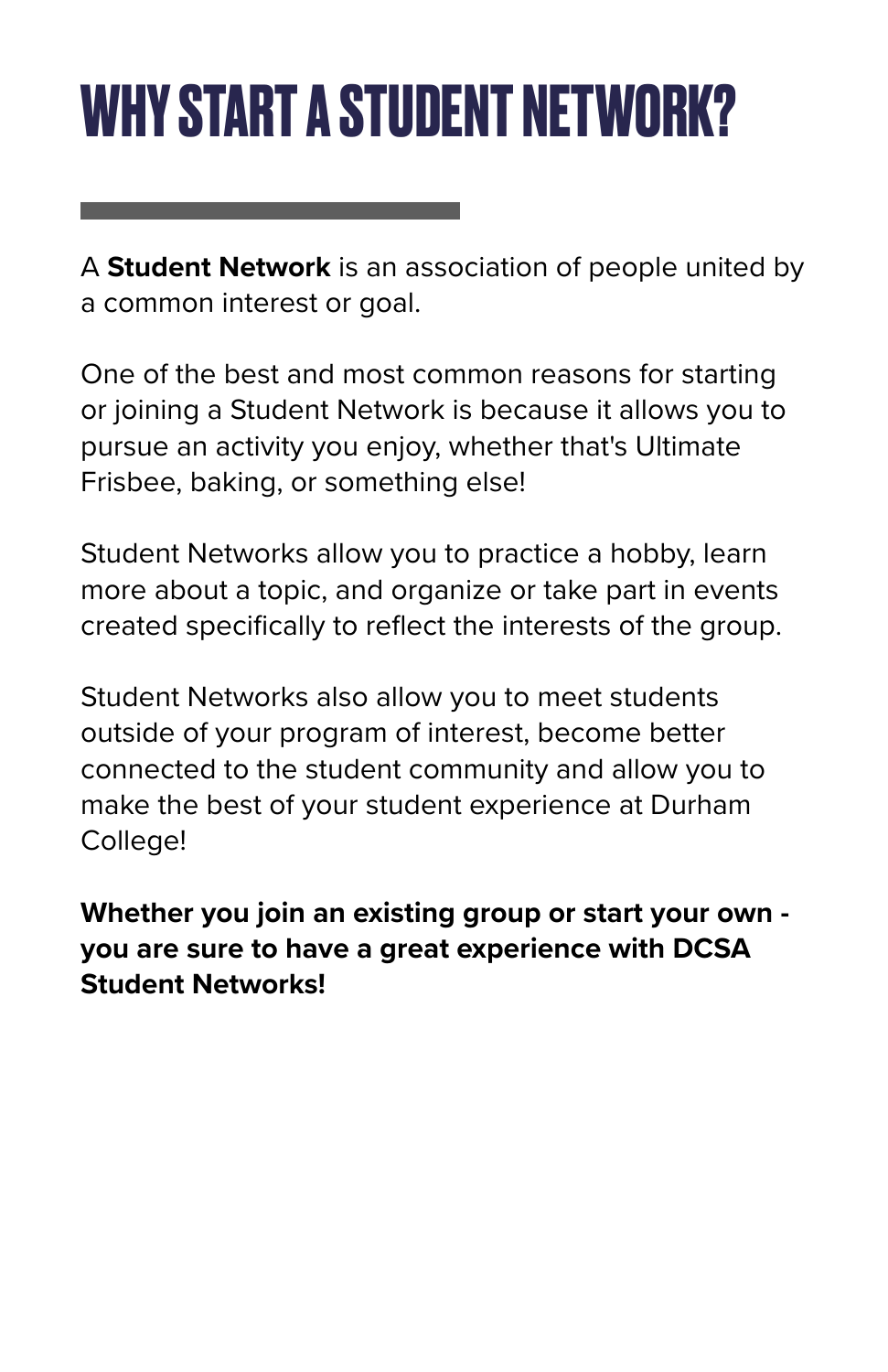# <span id="page-4-0"></span>**IS IT A CLUB, SOCIETY OR INDIGENOUS STUDENT CIRCLE?**

#### **Club**

A non-academic group that is comprised of students who are interested in a particular activity, topic, or are members and/or supporters of a defined social group.

#### **Society**

A group that is academic in nature and endorsed by a relevant faculty member of Durham College. Societies act as an additional avenue for members to access additional opportunities for professional development, networking or any other action that supports their education outside of their designated program.

#### **Indigenous Student Circle**

An academic or non-academic group that has the purpose of promotion of Indigenous Student Experience at Durham College and the reconciliation with Indigenous peoples of Canada as a primary objective.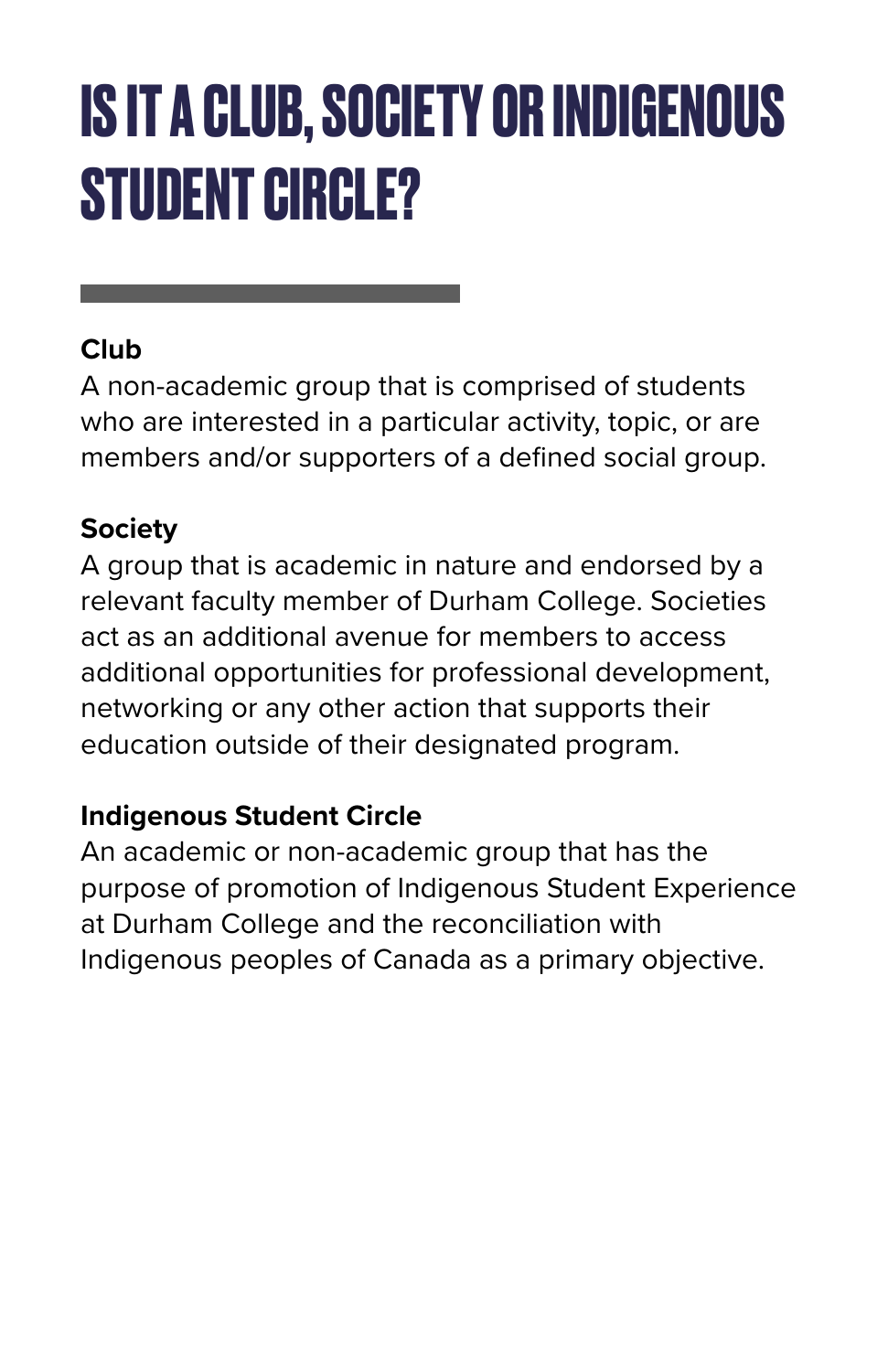# <span id="page-5-0"></span>**REQUIREMENTS FOR STARTING A CLUB:**

No experience is needed to start a Club. All you need to start is:

- **1. A SPECIAL INTEREST IN ANY SORT OF HOBBY, ACTIVITY, OR TOPIC THAT IS NOT ALREADY SPECIFICALLY COVERED BY ANOTHER GROUP.**
- **2. AN IDEA OF WHAT TYPE OF MEETINGS, EVENTS OR INITIATIVES THAT YOUR GROUP CAN HOST.**
- **3. A CAN-DO ATTITUDE AND A DESIRE TO MEET OTHER STUDENTS AT DURHAM COLLEGE!**
- **4. AT LEAST FIVE STUDENT SIGNATURES WHOM HAVE EXPRESSED INTEREST IN THE GROUP.**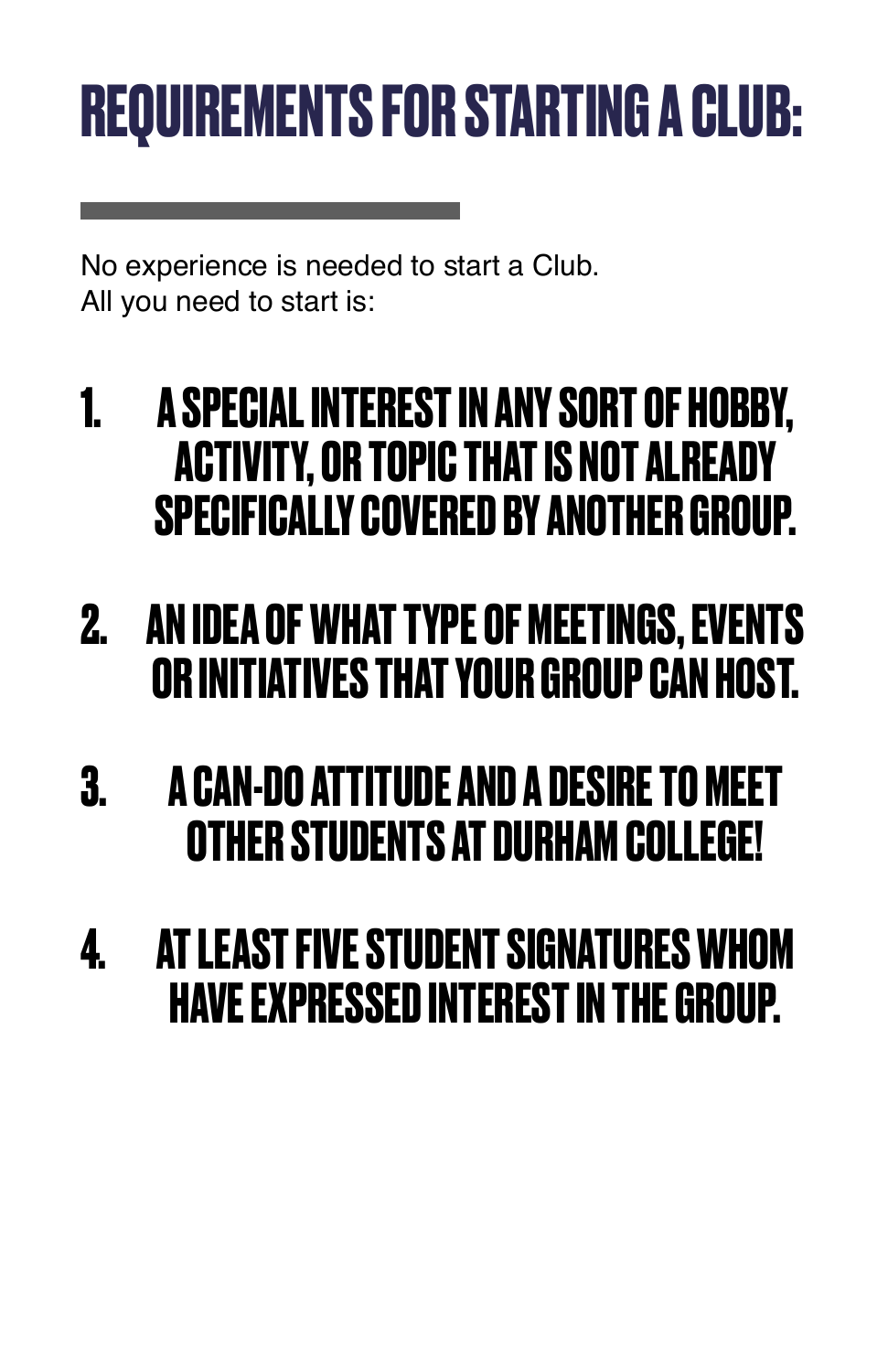# <span id="page-6-0"></span>**ADDITIONAL REQUIREMENTS FOR STARTING A SOCIETY:**

To start a **Society, you must meet all requirements for starting a club and meet the following requirements additionally**:

- Connection to a specific academic school of Durham College or specific academic program within Durham College.
- Endorsement from a faulty member of Durham College related to the specific academic school or program\*\*

\*\* Endorsement may be obtained after the network application is submitted. The Networks Manager can provide guidance in acquiring an appropriate faculty endorsement during the application process if needed.

### <span id="page-6-1"></span>**ADDITIONAL REQUIREMENTS FOR STARTING AN INDIGENOUS STUDENT CIRCLE:**

To start an **Indigenous Student Circle, you must meet all requirements for starting a network and meet the following requirements additionally:**

- The purpose of promotion of Indigenous Student Experience at Durham College and the reconciliation with Indigenous peoples of Canada as a primary objective.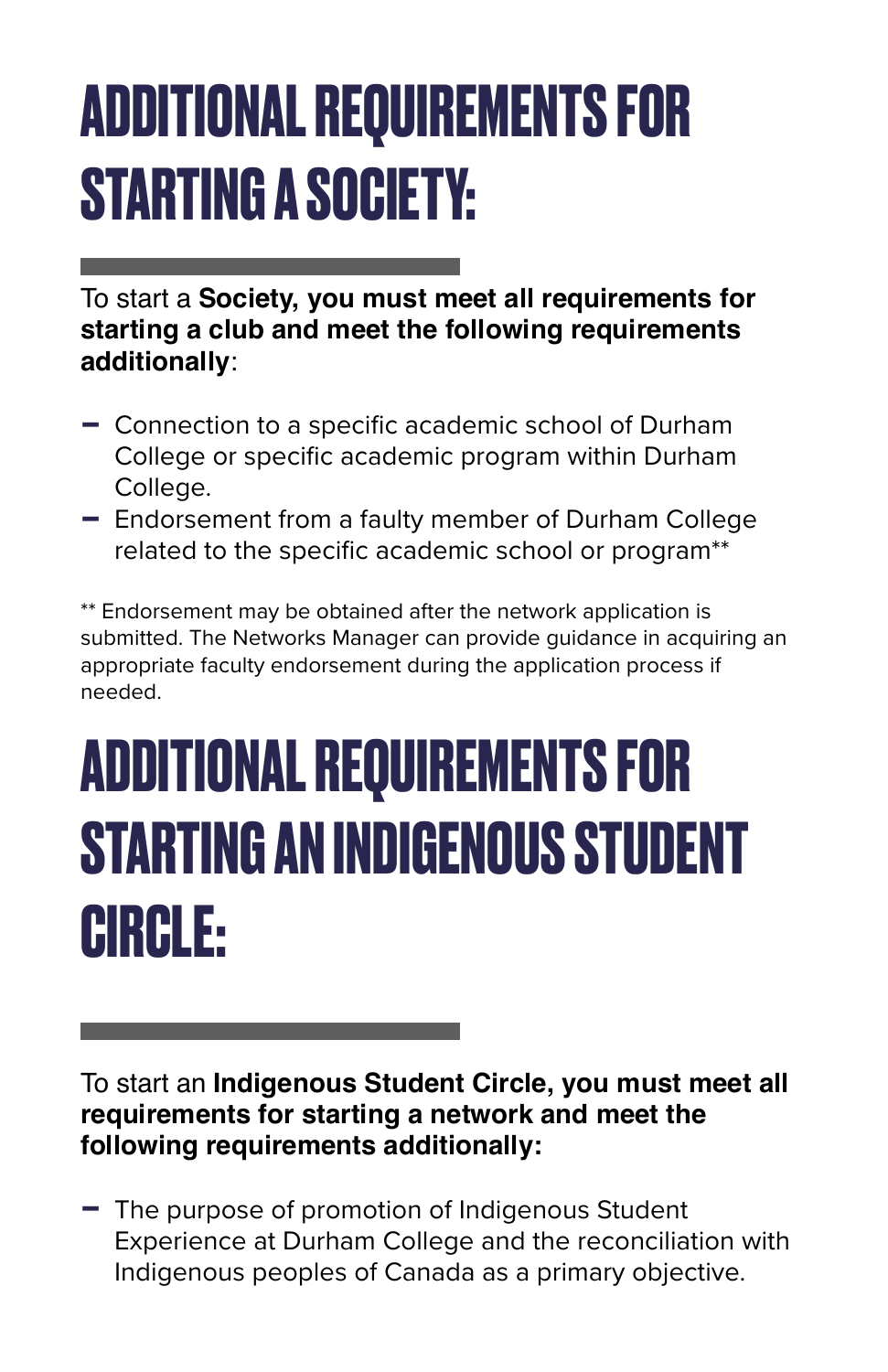# <span id="page-7-0"></span>**PETITIONING TO START A STUDENT NETWORK**

To officially start a Student Network, you must complete our [online petition - accessible at https://mydcsa.ca/dcsa](https://mydcsa.ca/dcsa-networks/start-a-new-network/)[networks/start-a-new-network/](https://mydcsa.ca/dcsa-networks/start-a-new-network/)

#### **Understanding the Petition For Starting A Club, Society or Indigenous Student Circle.**

#### **Section 1: Information about your Club, Society or Indigenous Group**

| 1. We wish to form a: | Select whether you desire to create a Club,<br>Society or Indigenous Student Circle - please<br>see descriptions of each student network type<br>for further clarification.                                                                                                                                                                                 |
|-----------------------|-------------------------------------------------------------------------------------------------------------------------------------------------------------------------------------------------------------------------------------------------------------------------------------------------------------------------------------------------------------|
|                       | Club<br>A non-academic group that is comprised of<br>students who are interested in a particular<br>activity, topic, or are members and/or<br>supporters of a defined social group.                                                                                                                                                                         |
|                       | <b>Society</b><br>A group that is academic in nature and<br>endorsed by a relevant faculty member of<br>Durham College. Societies act as an additional<br>avenue for members to access additional<br>opportunities for professional development,<br>networking or any other action that supports<br>their education outside of their designated<br>program. |
|                       | <b>Indigenous Student Circle</b><br>An academic or non-academic group that has<br>the purpose of promotion of Indigenous<br>Student Experience at Durham College and the<br>reconciliation with Indigenous peoples of<br>Canada as a primary objective.                                                                                                     |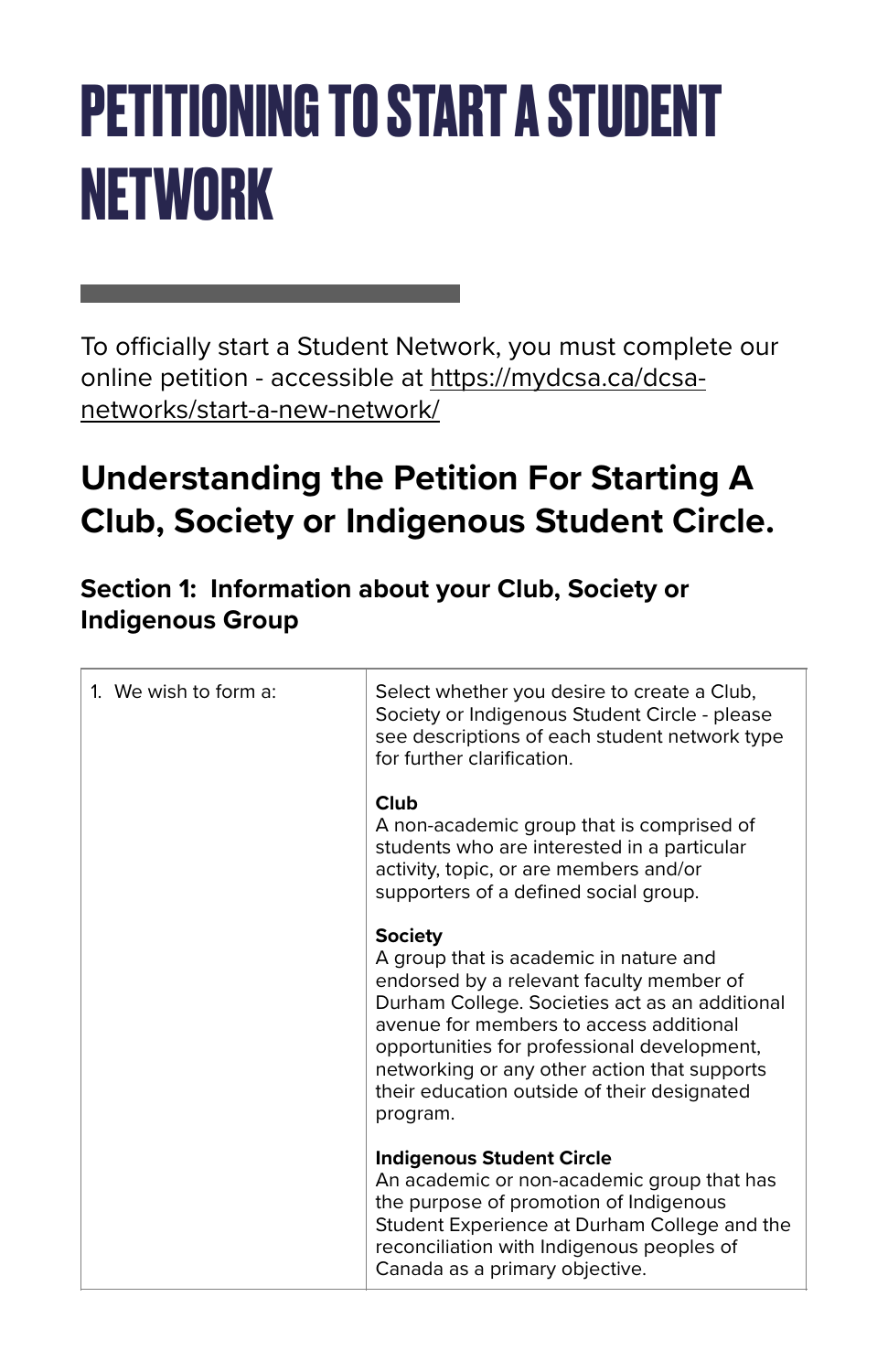| 3. What are the purposes<br>(mandate) of your Club,<br>Society, or Indigenous<br>Student Circle?         | This question determines what type of hobby,<br>topic or academic area of study that your group<br>will focus on.                                                                                                     |
|----------------------------------------------------------------------------------------------------------|-----------------------------------------------------------------------------------------------------------------------------------------------------------------------------------------------------------------------|
| 4. What are your ideal events/<br>initiatives for the Club,<br>Society, or Indigenous<br>Student Circle? | This question determines what type of activities<br>your group will produce. Some examples are;<br>weekly meetings, workshops, guest speakers,<br>contests, and more.<br>This question is not binding and provides an |
|                                                                                                          | idea of what the Network will provide in terms<br>of programming for its members.                                                                                                                                     |
| What is the desired name for<br>the Club, Society, or<br>Indigenous Student Circle you<br>wish to form:  | *Please Note: group names must be<br>appropriate (appropriateness is determined by<br>the Network manager based on their<br>discretion)                                                                               |
| What is the description of<br>your Club, Society or<br>Indigenous Group                                  | This description will be posted online to attract<br>prospective members to your group. Please be<br>descriptive in the type of initiatives your group<br>will host.                                                  |
|                                                                                                          | *Please note your description may be edited for<br>grammar and spelling. Your description may be<br>updated at any time through using the Network<br>Update Form.                                                     |

#### **Section 2: Information about your Club, Society or Indigenous Group**

| What is the name and contact<br>information for primary<br>contact for this Club, Society,<br>or Indigenous Student Circle?                                                                                                                                                               | This question determines who the key contact<br>will be for your Network to communicate with<br>the Network manager. At least 1 full-time<br>Durham College student must be named.                                                                                                              |
|-------------------------------------------------------------------------------------------------------------------------------------------------------------------------------------------------------------------------------------------------------------------------------------------|-------------------------------------------------------------------------------------------------------------------------------------------------------------------------------------------------------------------------------------------------------------------------------------------------|
| The default structure for a<br>Club, Society, or Indigenous<br>Student Circle is President.<br>Vice-President, Secretary,<br>Treasurer. Please type default<br>below if you accept this<br>Network structure.<br>If you wish to have a different<br>structure please describe it<br>here. | Most Networks opt for the default structure<br>wherein the leader operates as president -<br>however other structures are possible. Not all<br>roles must be filled upon starting a Network but<br>are recommended to be filled as the Network<br>grows to designate specific responsibilities. |
| Who are the leaders of your<br>Club, Society, or Indigenous<br>Student Circle? Please list at<br>least two students.                                                                                                                                                                      | This question determines who the key contacts<br>will be for your Network and their designated<br>responsibilities.                                                                                                                                                                             |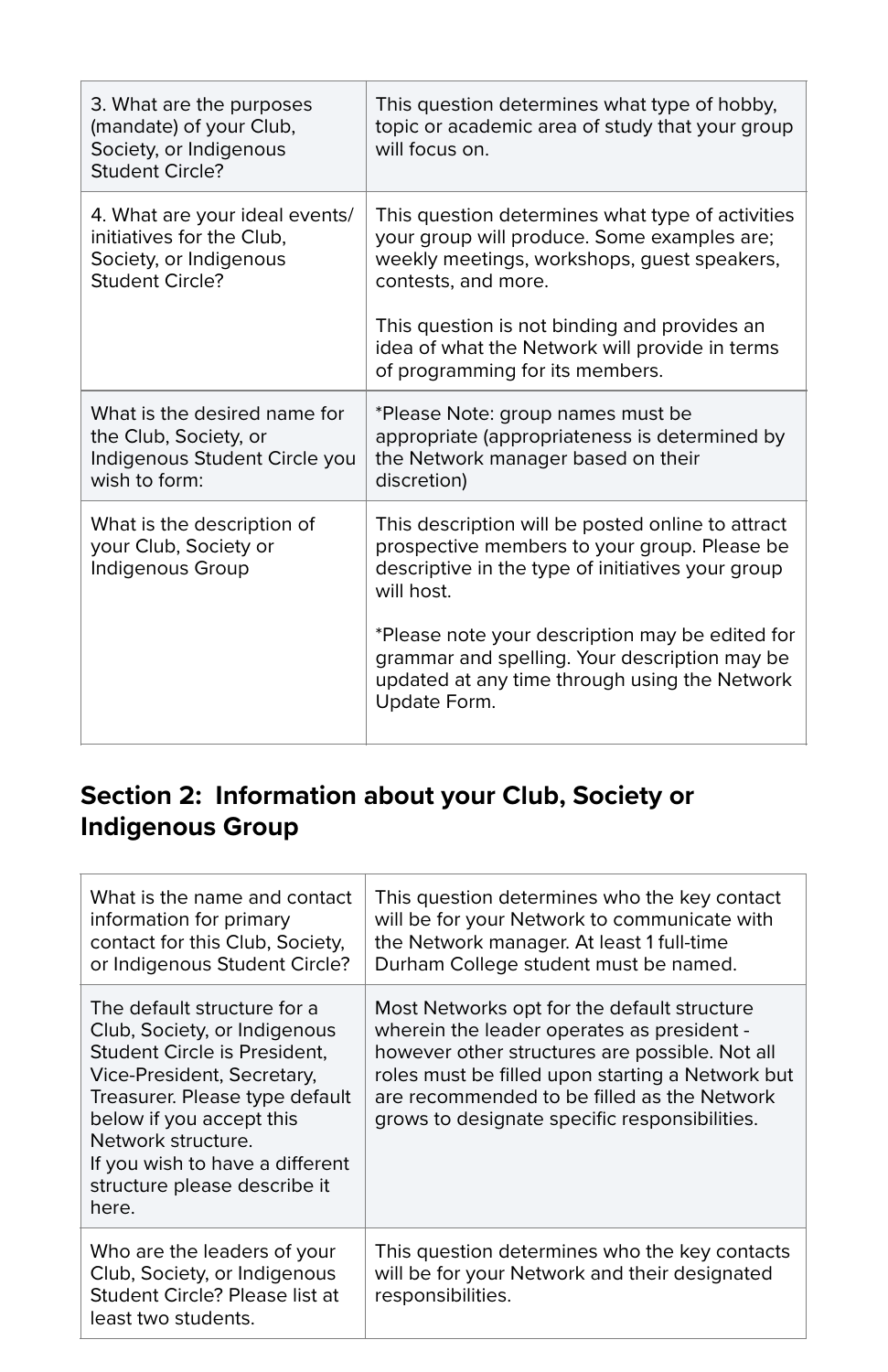| Please provide contact<br>information for a staff or<br>facility member you have | For Societies, you must be associated with a<br>School or Academic Program. |
|----------------------------------------------------------------------------------|-----------------------------------------------------------------------------|
| spoken to to discuss                                                             | Please enter N/A if you are applying to become                              |
| collaboration between the                                                        | a Club or an Indigenous Student Circle.                                     |
| Society and School or                                                            | Please enter TBA if you do not yet have                                     |
| Academic Program.                                                                | endorsement.                                                                |

#### **Section 3: Policy, Legal, and Acceptance of Responsibility**

| Please review and accept the<br>attached Network policy:                                                                             | All Network must abide by the rules and<br>policies set forth in the Club, Society and<br>Indigenous Student Circle policy            |
|--------------------------------------------------------------------------------------------------------------------------------------|---------------------------------------------------------------------------------------------------------------------------------------|
| Does the primary contact for<br>the Network agree to their<br>responsibility of<br>communicating with the<br><b>Network Manager?</b> | All Networks must have at least one primary<br>contact who agrees to the responsibility of<br>communicating with the Network Manager. |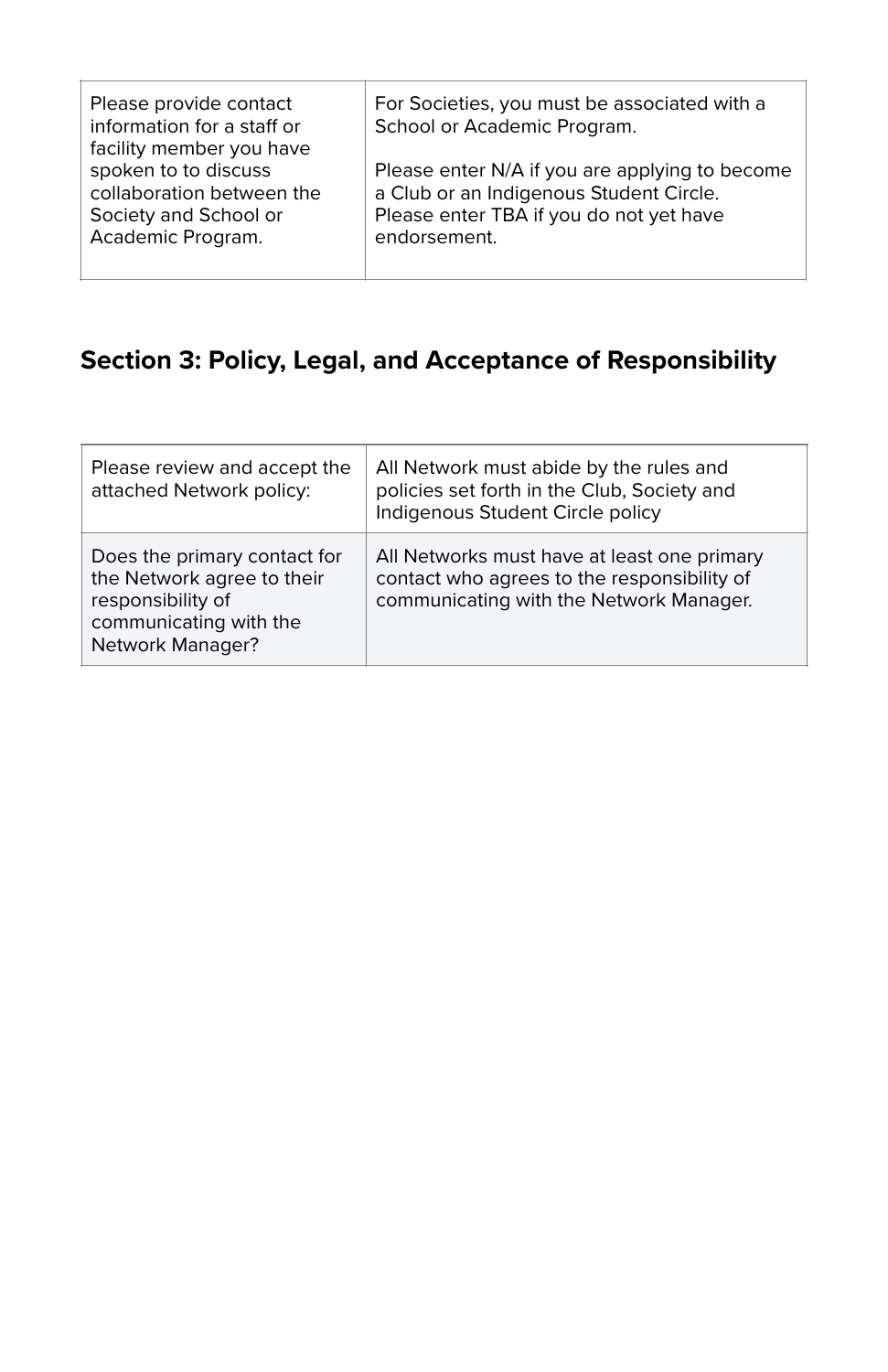### <span id="page-10-0"></span>**RESPONSIBILITIES AS A LEADER**

As a Network leader - you will have some responsibilities to ensure that your Network will be the best it can be!

- 1. Communicating with the Network manager, submitting Network forms and requests, and providing Network updates as requested.
- 2. Planning and programming for the Network, taking a leadership role in coordinating Network meetings and initiatives such as events, workshops and meetings.
- 3. Keeping track of Network membership, welcoming new members, ensuring documentation is up to date.
- 4. Creating social media and promotional materials for the Network, promoting Network membership and Network events, posting approved Network events to the DC Calendar
- 5. Delegating duties to Network members as necessary.
- 6. Reporting significant Network conflicts and other issues to the Network Manager.
- 7. Hosting an inclusive environment that is welcoming to membership from any DC student with a desire to join.
- 8. Electing leadership to succeed the Network upon graduation and establishing a plan to ensure the continuation of the Network after the leader's graduation.
- 9. Completing a yearly Network renewal form at the start of the Fall Semester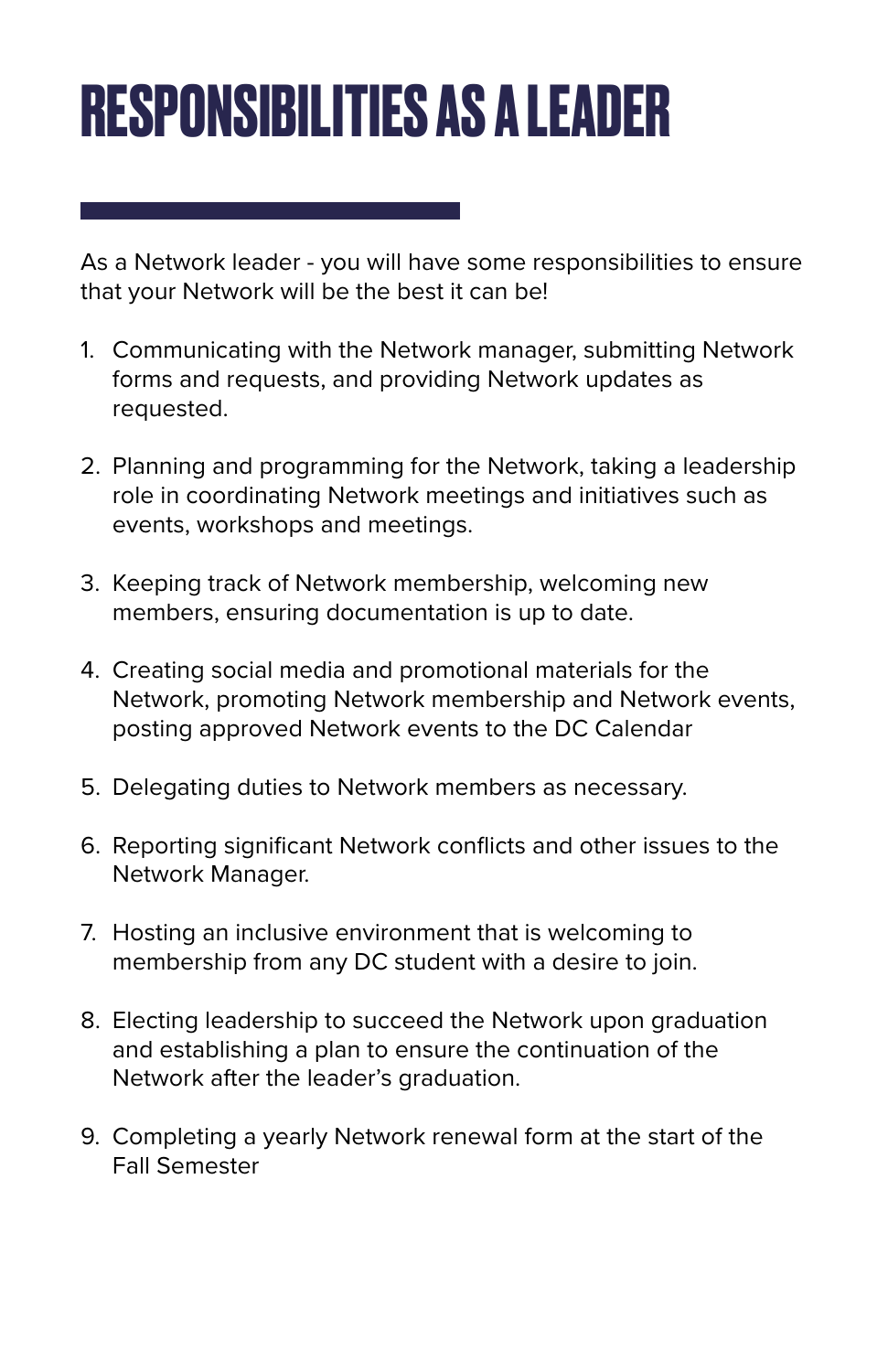# <span id="page-11-0"></span>**UNDERSTANDING REPORTING. SUBMITTING FORMS & DOCUMENTS**

### **FORMS OVERVIEW**

#### **FORM 1 - PETITION TO START A STUDENT NETWORK**

Available online, the official document needed to make a request to form a Club, Society, or Indigenous Student Circle **FORM 2 - NON-STUDENT WAIVER**

An application to allow a non-student to access membership to the Network and its events. Needed only for medium and high risk events and for instances in which the non-student will be taking on a leadership role (such as an elder in an Indigenous group)

#### **FORM 3 - EVENT REQUEST**

To access to our Network budget and organize any events, online or on-campus an official Network event request form must be submitted for approval.

#### **FORM 4 - INJURY REPORT FORM**

Following a high or medium risk event, an event report must be submitted reporting any injuries or risk to participants that may have occurred

#### **FORM 5 - STUDENT NETWORK UPDATE**

To make any changes to your Club, Society, or Indigenous Student circle, including updating contact information/social media, membership, and other details you must submit a club update form for approval and documentation.

#### **FORM 6 - STUDENT NETWORK RENEWAL**

At the beginning of each year, existing Networks must complete a Network renewal form to be eligible to access the Network platform, software and budget. This form will identify any changes to leadership, mandate, and other details of the Club, Society or Indigenous group.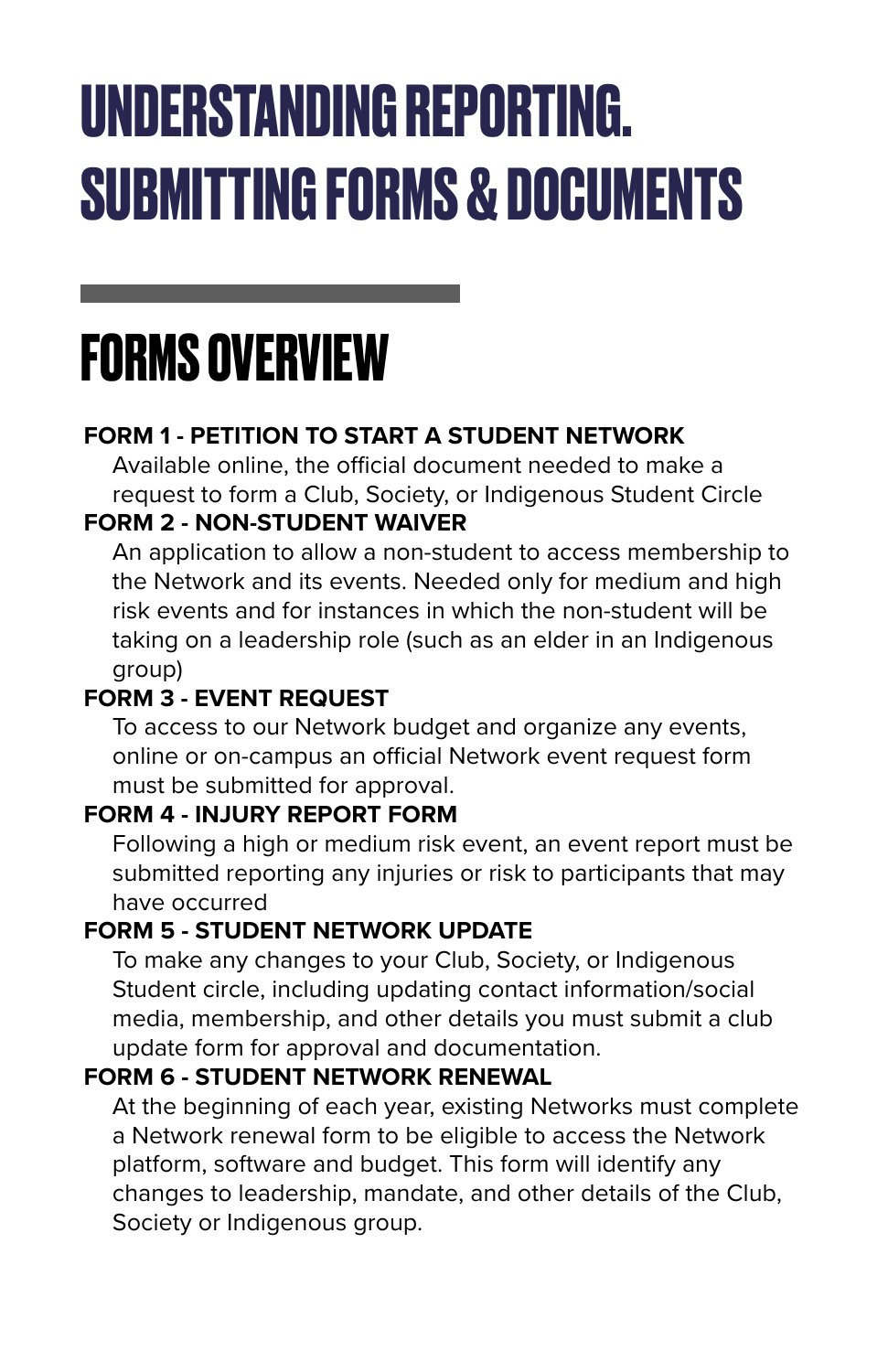### **DOCUMENTS OVERVIEW**

**DOCUMENT 1 - CLUB MEMBERSHIP TRACKING FORM**

A template membership tracking sheet.

#### **REPORTING AND SUBMITTING FORMS & DOCUMENTS**

The Network manager may make a request to the main contact of the Club, Society or Indigenous Student Circle for them to complete any of the above documents or forms at any time.

To submit a form, download and complete the desired document and submit to the Network Manager via email or in person or complete the online version of the desired form.

### **NETWORK RENEWAL**

At the beginning of each year, existing network must complete a network renewal form to be eligible to access the network platform, software and budget.

If there are no remaining full-time students at the time of renewal, graduating network leaders are able to remain involved for a period of one semester to recruit and identify succeeding leadership for the network.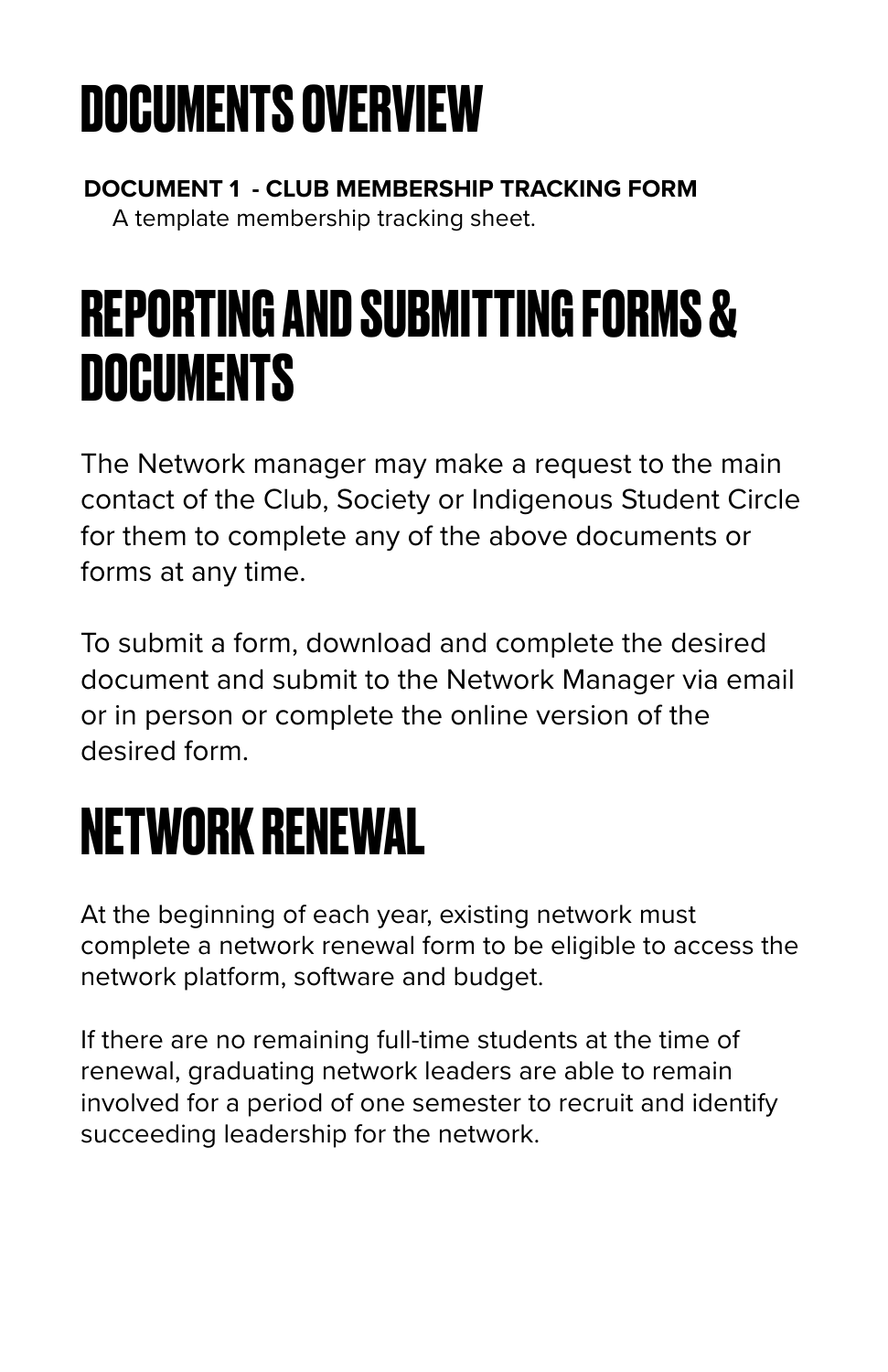# <span id="page-13-0"></span>**BEST PRACTICES FOR OPERATIONS**

#### **HOST REOCCURRING WEEKLY/BI-WEEKLY OR MONTHLY NETWORK MEETINGS:**

Having a set time makes it easier for your network members to join in!

#### **HOST BOTH PRIVATE NETWORK EVENTS AND EVENTS OPEN TO ALL STUDENTS**

Having private network events allows your members to get to know each other better and take part in initiatives related to the network! Events open to all students allows your Network to promote itself to the full student body.

#### **PARTNER WITH OTHER NETWORKS, DCSA OR DEPARTMENTS OF THE COLLEGE**

Partnering with other networks, DCSA or departments of the college allows you to expand your reach and expose your network to more students.

#### **REWARD ACTIVE MEMBERS WITH SWAG, PRIZES OR RECOGNITION**

Recognize the students who make your Network awesome! Through providing prizes, swag or shouting them out, you encourage other students to see the benefits of being active in the Network!

#### **DELEGATE LEADERSHIP DUTIES TO OTHER MEMBERS**

Running a Network is hard work! Don't hesitate to utilize the strengths of your members. Ask around and see if any members want to take on the social media or marketing.

#### **BE CREATIVE AND OPEN TO NEW IDEAS!**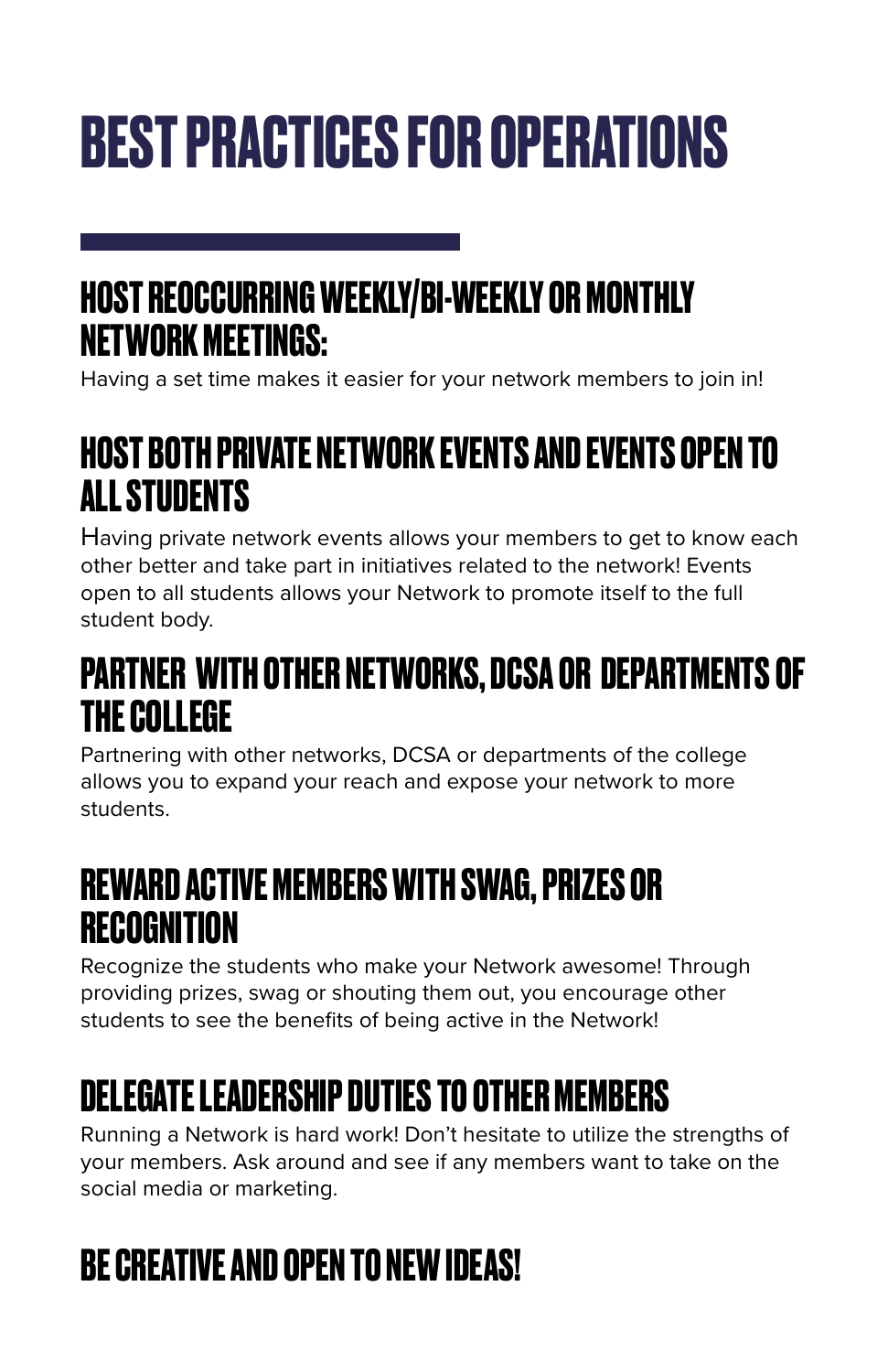### **STUDENT NETWORK TIMELINE**

Networks operate year round. Training, recruitment and promotion opportunities take place during each semester.

| <b>SEPT</b>  | Start of Term<br>- DCSA Fall Orientation Week(s)<br><b>DCSA Student Network Fair</b>      |
|--------------|-------------------------------------------------------------------------------------------|
| OCT          | <b>Student Network Leadership Training</b><br><b>Reading Week</b>                         |
| <b>NOV</b>   | - Student Network Leadership Training<br>- Frost Week Preparations                        |
| DEC          | $=$ End of Term 1<br>- Winter Break                                                       |
| JAN          | Start of Term 2<br>- Frost Week Orientation<br><b>DCSA Student Network Fair</b>           |
| FEB          | - Student Network Leadership Training<br>- Reading Week                                   |
| <b>MARCH</b> | <b>Student Network Transition Check-In</b><br>- DCSA General Elections                    |
| <b>APRIL</b> | Student Network Leadership Training<br>Student Network Celebration<br>$=$ Fnd Of Term $2$ |
| MAY          | <b>Start of Summer Term</b><br><b>DCSA Student Network Fair</b>                           |
| JUNE         | - Reading Week<br>Student Network Leadership Training                                     |
| <b>JULY</b>  | Student Network Leadership Training<br><b>Orientation Preparations</b>                    |
| AUGUST       | $=$ End of Summer Term                                                                    |

All Network leaders will be informed of upcoming opportunities for training, promotion, recruitment and other network related events.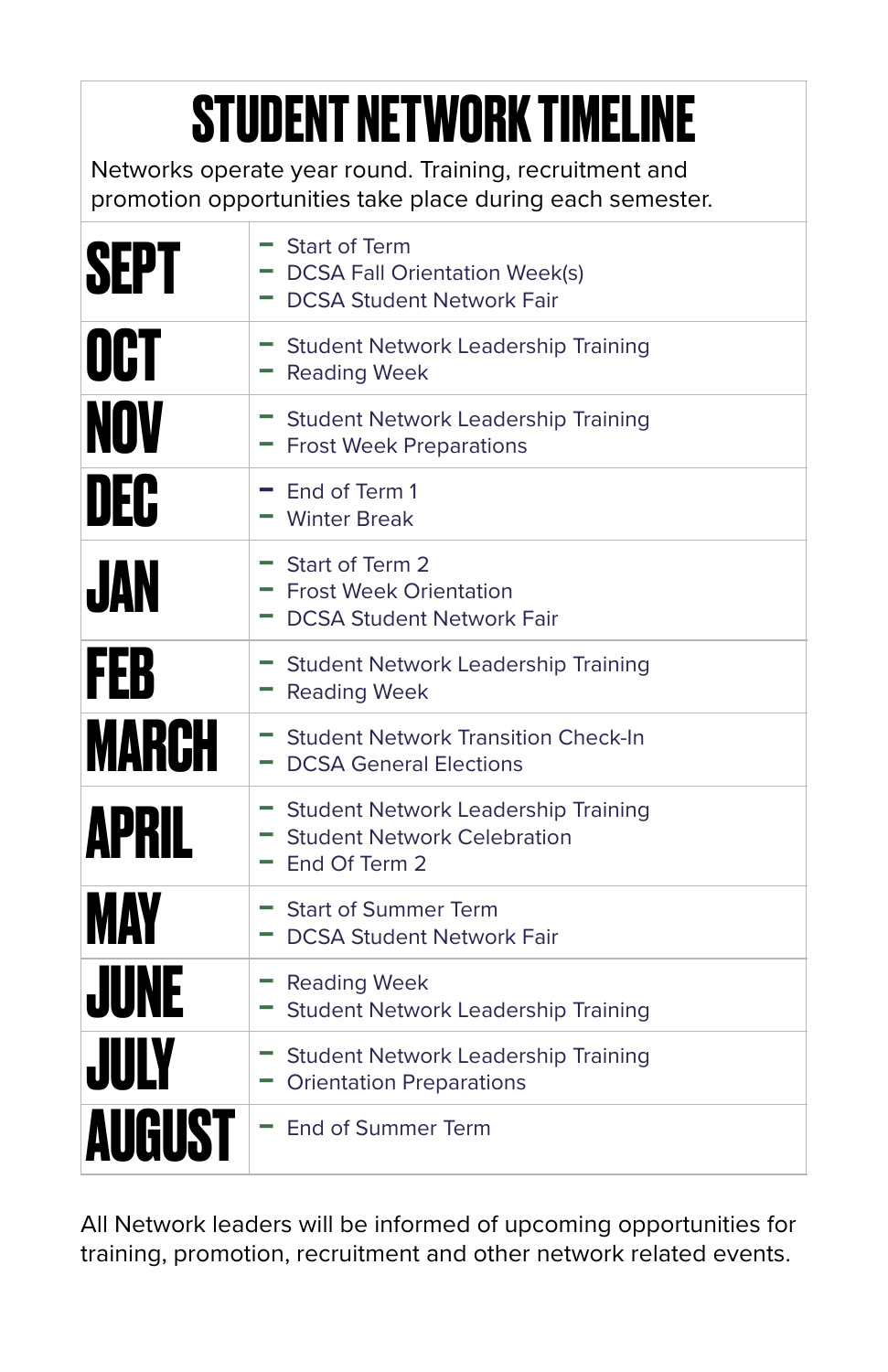# <span id="page-15-0"></span>**DIGITIZING STUDENT NETWORKS | UNDERSTANDING CLUB PLATFORMS**

# **IN-PERSON MEETING PLACES**

DCSA offers a dedicated event space within the student centre that can be booked for various events, meetings and other initiatives.

Please note at this time, access to campus is limited and the allowance for booking of these spaces are based on the most updated campus regulations regarding social distancing and gathering limitations.

### **ESTABLISHING AN ONLINE MEETING PLACE**

An online meeting place is a dedicated space where members can interact privately, and important details can be communicated such as links to zoom rooms, information about upcoming events (and a spot to share relevant memes).

You may establish your online meeting place on any platform that you prefer! Consider how you want your members to engage with each other prior to find the best fit.

Each platform has its own unique abilities and benefits! It is recommended to briefly test out a few platforms to determine the best fit for you and your Network!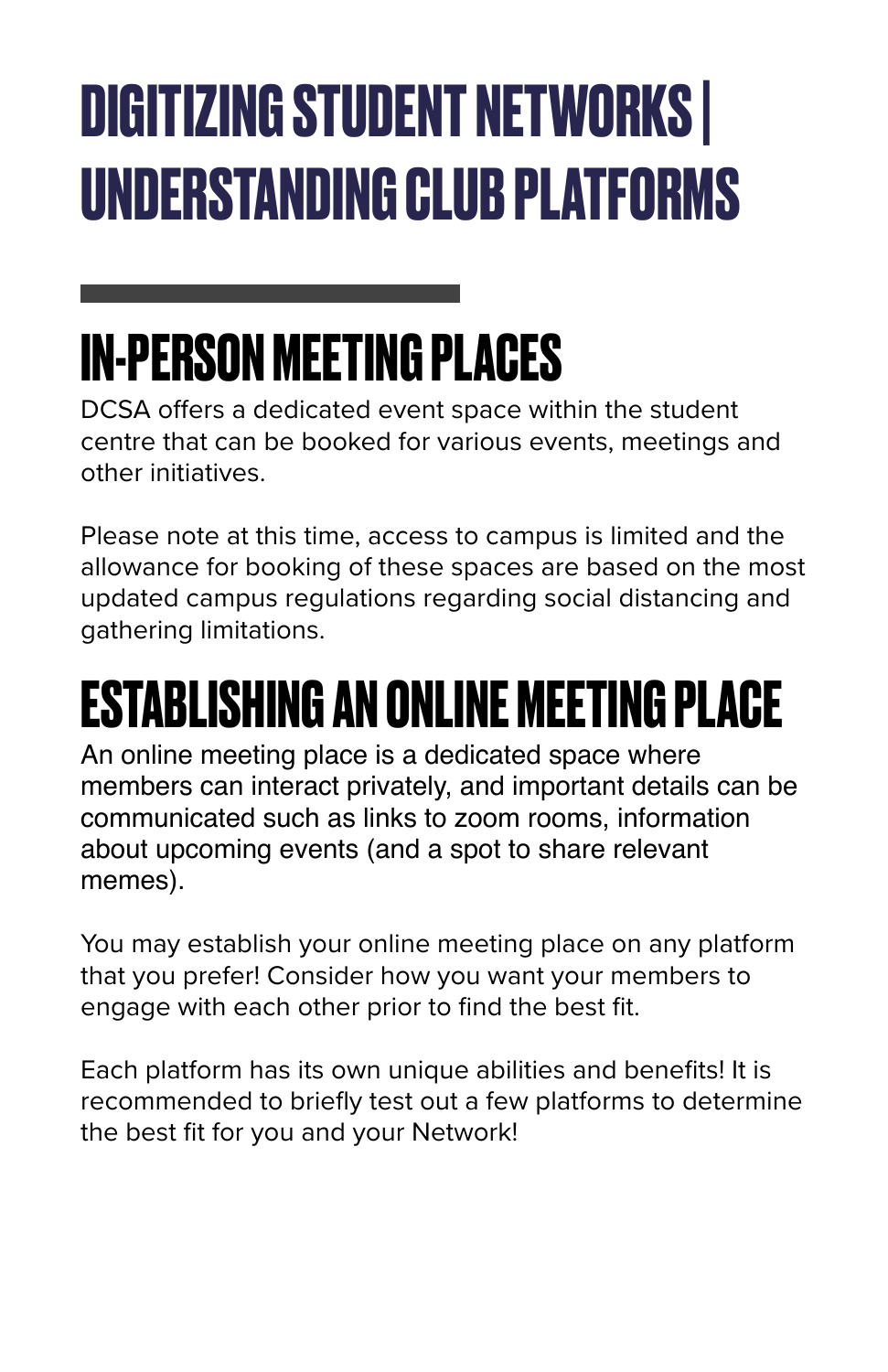#### **FACEBOOK GROUP**

 $-$  A Facebook group allows you to utilize many free features that will benefit your Network. You can make it a private group or public and all members are able to post within a dedicated timeline. Some benefits include the ability to create messenger groups, utilize event functions, add documents and create learning resources.

#### **DISCORD CHANNEL**

- A discord channels allows you to create many threads for different topics. You are able to see which members are online and you may participate in video and voice chats that can run simultaneously. You may make it a private or public group.

#### **MICROSOFT TEAMS**

- All Durham College Students have access to Microsoft Teams. Often this platform is used for group work and documents can be shared within a dedicated thread. Events and meetings can be hosted within the Microsoft platforms. Notifications are sent to members when new posts are made.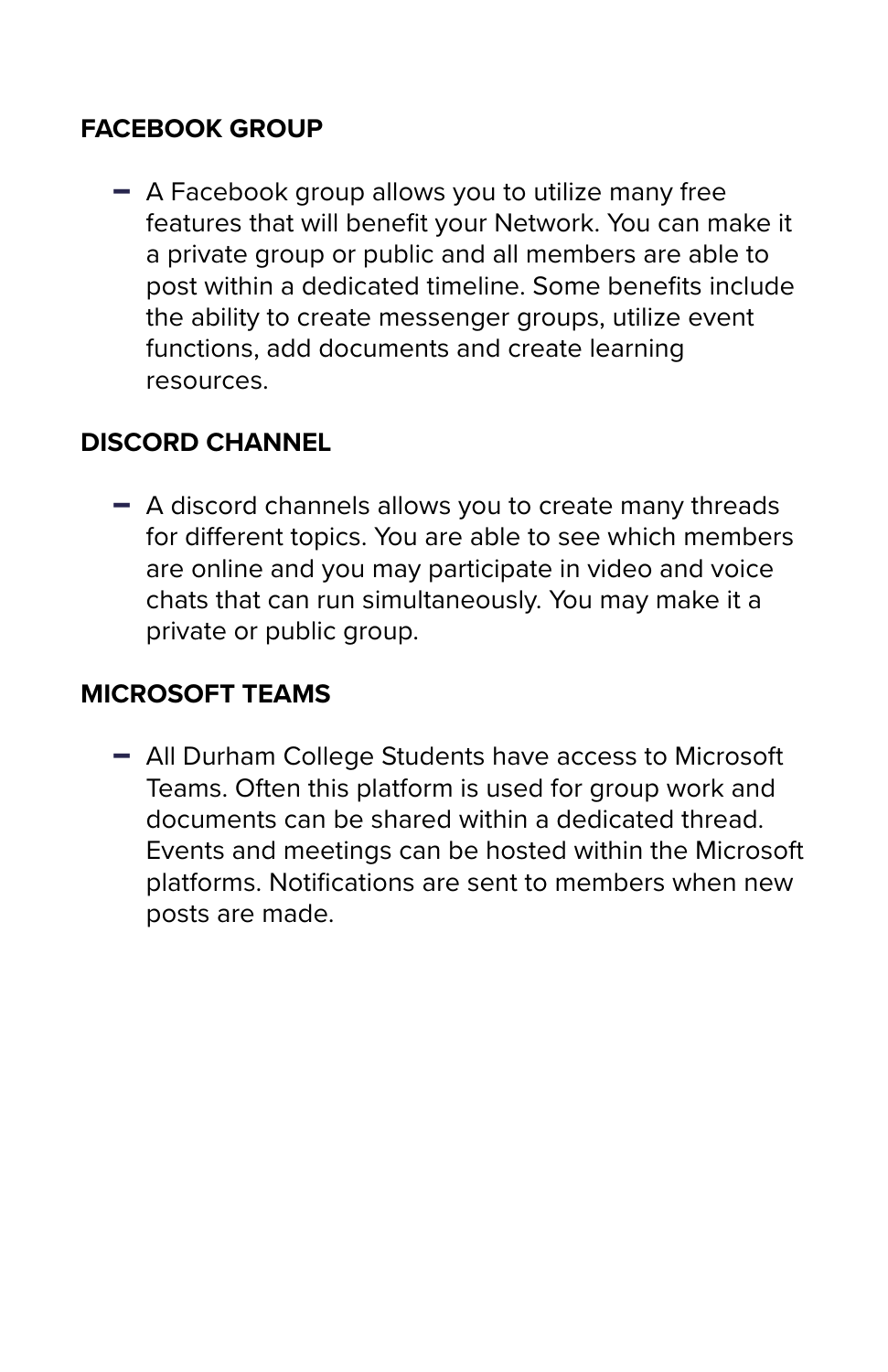# <span id="page-17-0"></span>**EVENTS & SUBMITTING CLUB EVENT REQUESTS**

# **SO YOU WANT TO HOST AN EVENT?**

Events are a huge part of the fun of running your own Club, Society or Indigenous Student Circle.

As an officially recognized group with DCSA you will have access to our Network budget through submitting an official Network event request form which can be found online at <https://mydcsa.ca/forms-and-resources/>

#### **What you need to include in your event request form:**

- Name of Club/Society/Indigenous Student Circle
- Name of Event, Date & Time, Event Location
- **Event Organizer Contact Information**
- $*$  Is it a private event or open to all students?
- Will the Event Be In-Person or Online?
- What online Event Platform will be used (If Any)
- **EX4** Do you require special software for the event?
- \* Is the event going to be hosted live or pre-recorded?
- Will event participants be taking on an active role in the event (ie: Gaming, Trivia, other Interactive Elements) or a passive role? (ex: watching a movie, watching guest speakers)
- Approximate Budget for Event (Estimate)
- **Will you be offering prizes at this event?**
- \* How prize winners will be selected.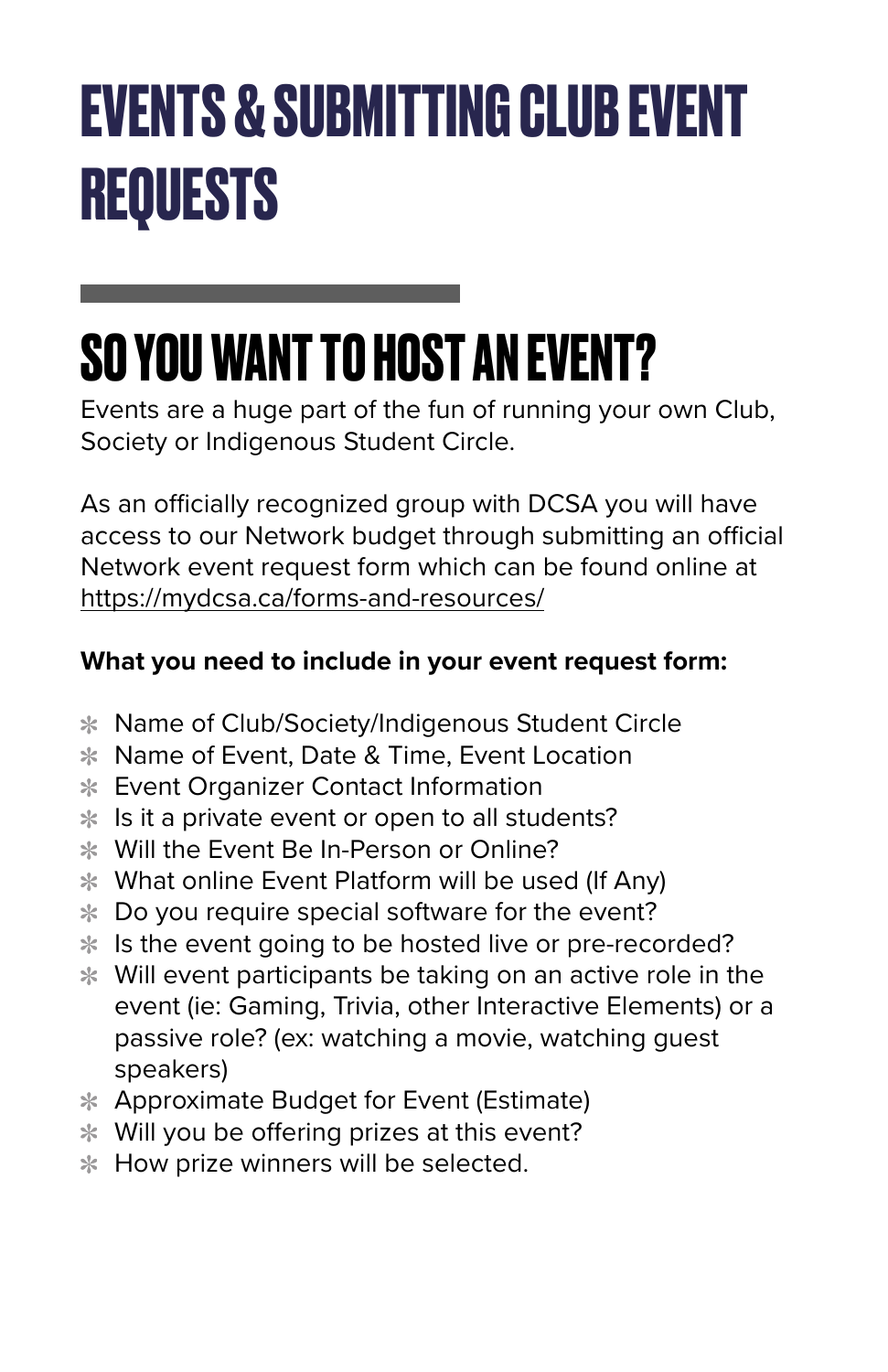# **TYPES OF EVENTS | IN-PERSON EVENTS**

#### GUEST SPEAKERS & LECTURERS

Is there a big name in your niche that you are interested in having as a guest - we can help you with the logistics of booking guest speakers and organizing online events.

#### WORKSHOPS

Workshops are a great way to learn more about specific topics. Workshops can be lecture based or can be hands-on in nature.

Many organizations have pivoted to offer online workshops. We can help you with the logistics of booking online workshop facilitators.

#### CONTESTS, COMPETITIONS & TOURNAMENTS

Compete against network members to show off your skills related to your Club, Society or Indigenous Student Circle topic. Contests, competitions and tournaments can be Network exclusive or open to all full-time DC students. Prizing can be provided by DCSA through Network Event Requests.

OTHER...<br>The sky is the limit to the events you can host! We are open to your creative ideas.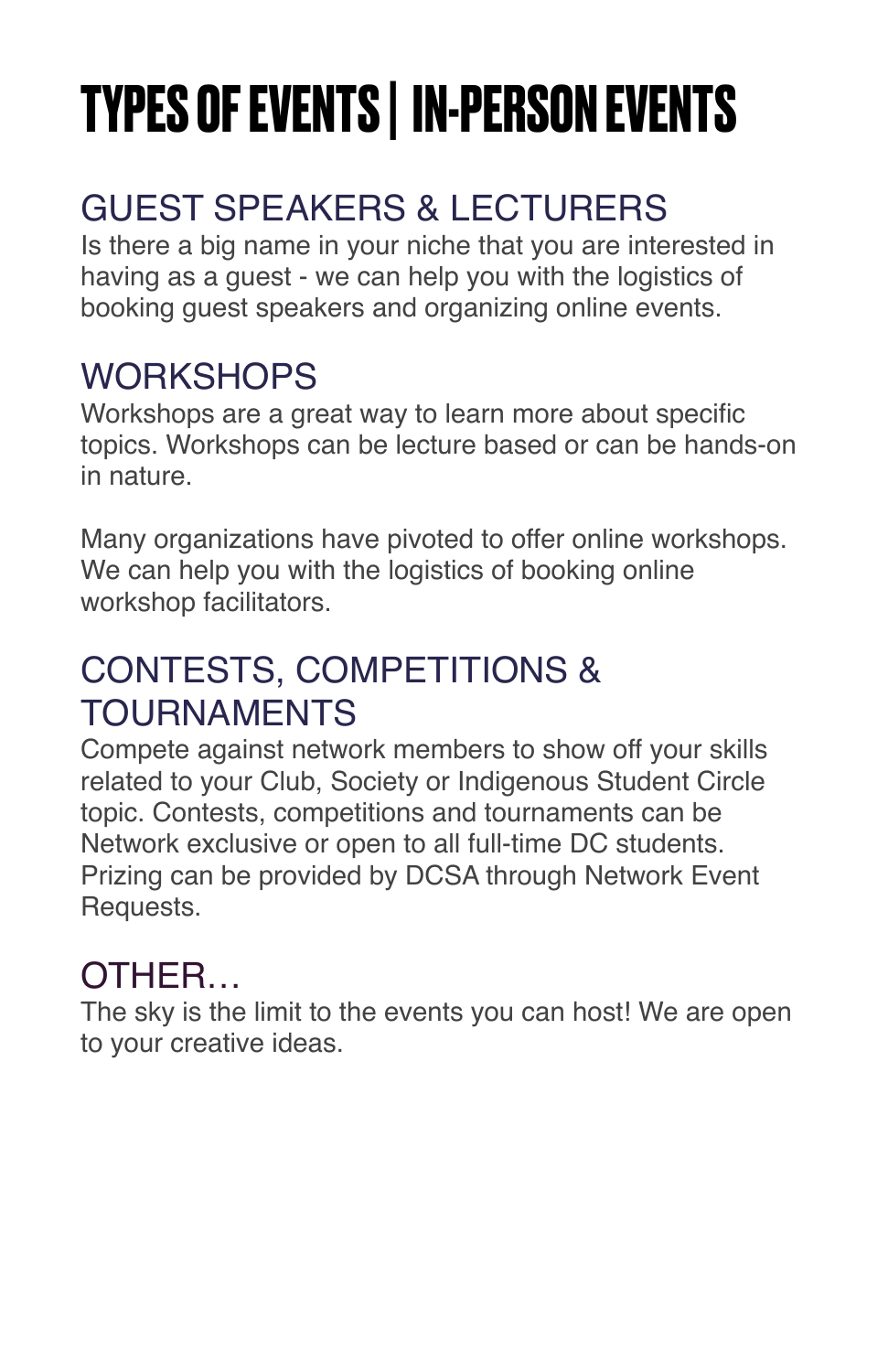# **TYPES OF EVENTS | ONLINE EVENTS**

#### ONLINE GAMES

DCSA can provide access to online game services for you and your Network to enjoy. If there is an online activity that would be perfect for your Network, reach out and we will do our best to connect you with the software you need.

#### SOCIAL VIDEO CALLS

Participate via video chat to engage with your Network members on a face to face level. Share your screen to watch a movie on Netflix together or host a zoom workout and break a sweat together!

#### GUEST SPEAKERS & LECTURERS

Is there a big name in your niche that you are interested in having as a guest - we can help you with the logistics of booking guest speakers and organizing online events.

#### **WORKSHOPS**

Workshops are a great way to learn more about specific topics. Many organizations have pivoted to offer online workshops. We can help you with the logistics of booking online workshop facilitators.

OTHER...<br>The sky is the limit to the events you can host! We are open to your creative ideas and will work with you to make your dream a reality!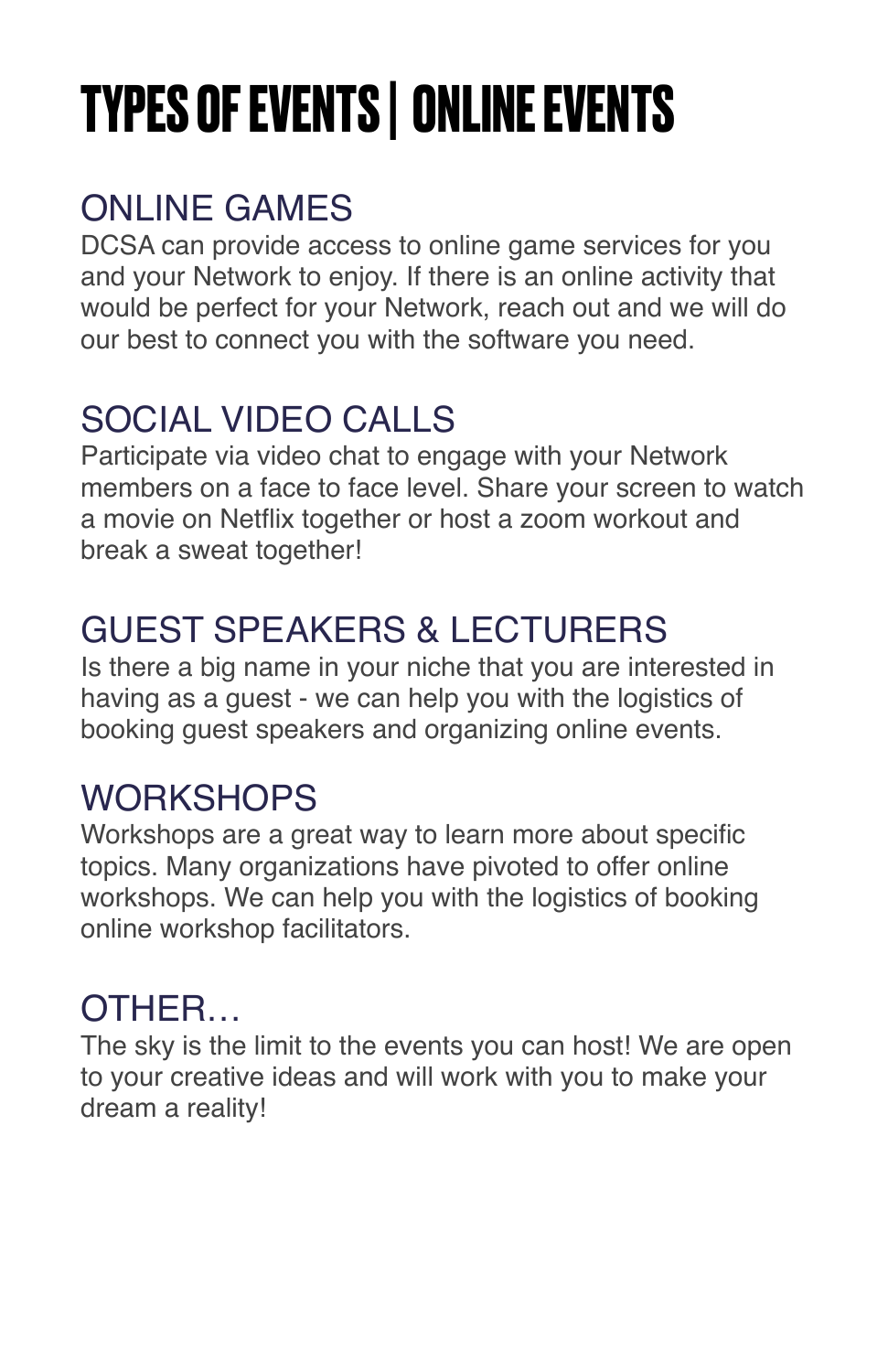### **UNDERSTANDING EVENT SAFETY TIERS AND NETWORK EVENT REQUEST REQUIREMENTS**

5.4 Events shall be proposed when requested by the Club, Society, or Indigenous Student Circle. The proposal shall be in the prescribed form. No event shall be planned without a proposal being presented to the General Manager and no event shall be held until the General Manager has approved the event.

**LOW RISK EVENT**: An event which there are no elements that are high or medium risk.

5.5 For low risk events, only the type of event, and budget need to be described within the event request form.

**MEDIUM RISK EVENTS:** An event which the Networks Manager believes to have some risk due to any of the following conditions being met; (a) a light sport, athletic activity or any other activity which have a risk of injury to the person; or (b) travel off campus not in an automobile.

5.6 For medium risk events, the type of event, the budget, and what elements of the event has higher risk associated with It and how the group shall mitigate that risk must be described within the event request form.

**HIGH RISK EVENTS** : An event which the Networks Manager believes to be high risk due to any of the following conditions being met: (a) the use of alcohol; (b) a sport, athletic activity, or other activities which have a higher risk of the injury to the person; (c) any activity which involves youth, children or vulnerable individuals; or (d) travel in a personal automobile.

5.7 For high risk event, the type of event, the budget, and what elements of the event has higher risk associated with It and how the group shall mitigate that risk must be described within the event request form. All participants who attend the event shall sign a waver in the prescribed form stating that they understand and accept the risk of the event.

5.8 Any event which is joint in nature with another organization will require additional information as the General Manager may prescribe.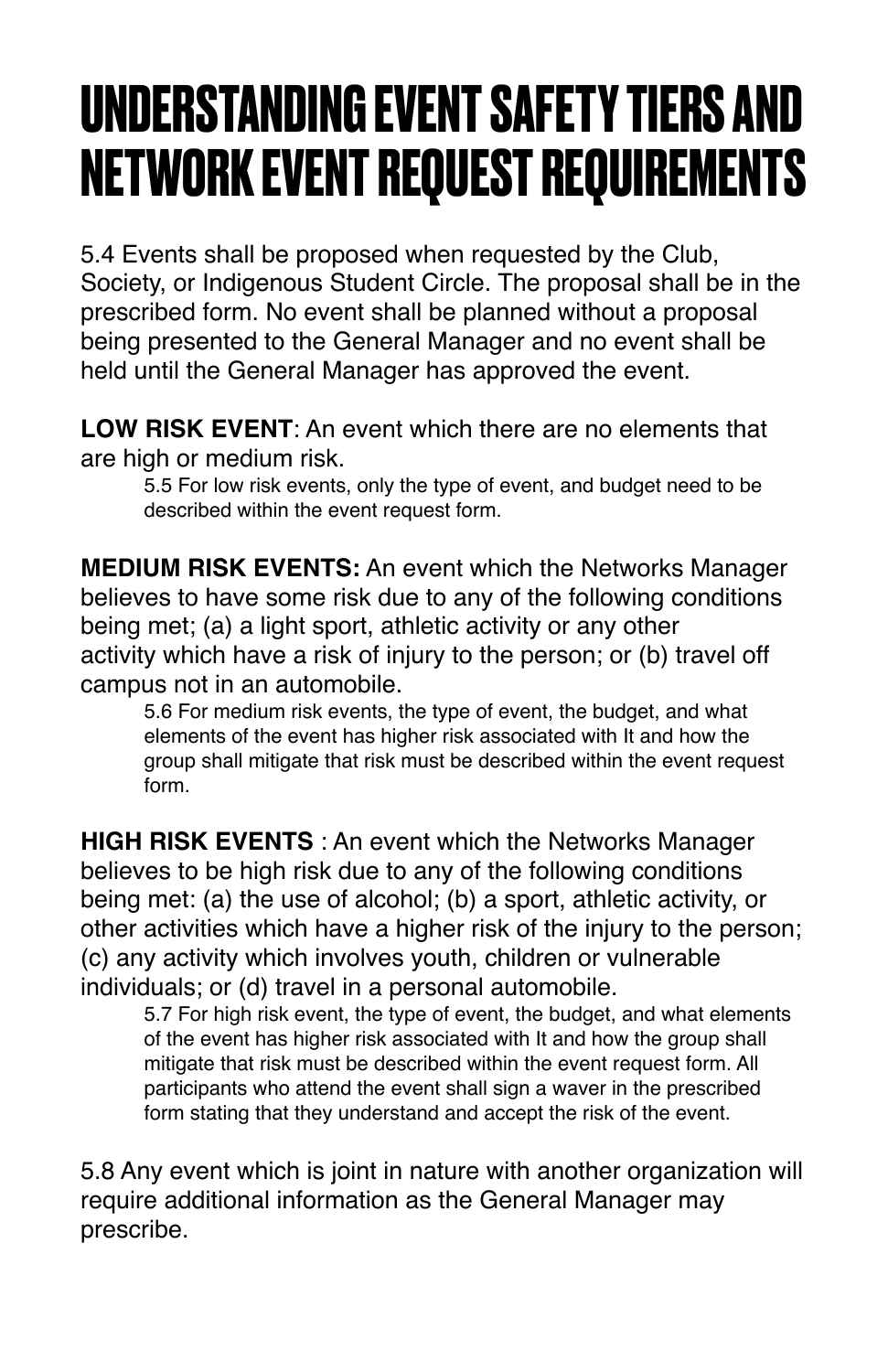# <span id="page-21-0"></span>**SOFTWARE, PRIZES, SUPPLIES AND OTHER EVENT COSTS - UNDERSTANDING YOUR BUDGET**

### **WHAT YOUR BUDGET CAN COVER:**

- Honorariums, speaker fees, workshop fees, other costs related to hiring event facilitators or talent.
- Software, equipment rentals, technology, supplies and other items needed to run the event.
- Prizes, food, and other tangible items to enhance the experience of the event online or on-campus (within reason)
- Attendance costs related to attending seminars, educational workshops or other events planned by outside organizers (within reason)

### **AVAILABLE ASSETS (UPON REQUEST) :**

- Premium Zoom Account
- Jackbox Games / Steam
- $\blacksquare$  Dropbox
- Typeform
- Access to Network Supply Closet
- DCSA Swag For Prizes
- Gleam Contest Software
- RunTheWorld.Me Event Platform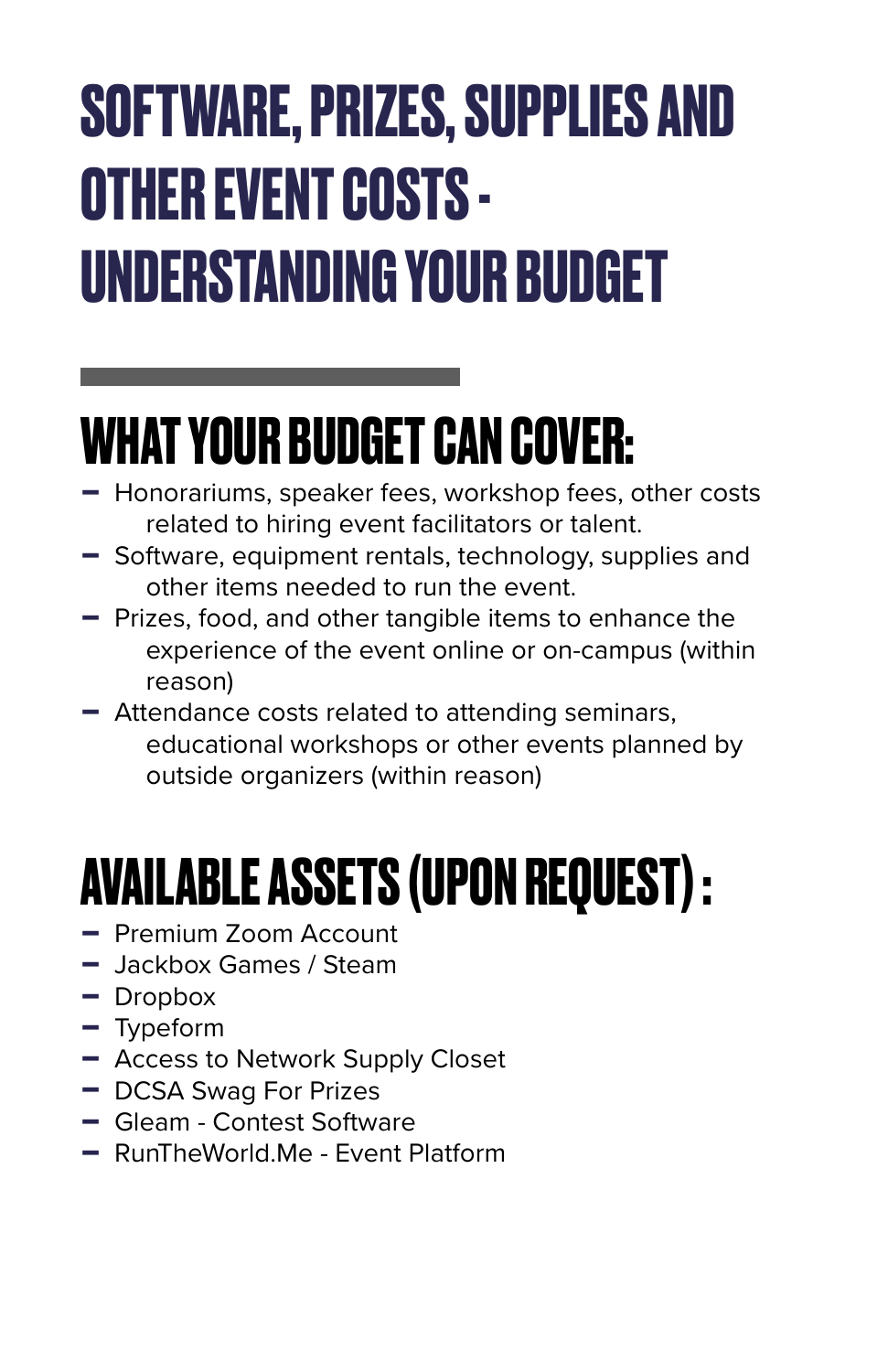# <span id="page-22-0"></span>**LEGAL STUFF: WHAT YOUR BUDGET CANNOT COVER**

**The Network Manager has the ability to deny any event or budget request deemed unnecessary or above the regular allowances within the Network structure based on their discretion. All decisions made by the Network Manager are final.** 

Additionally Durham College Students Association cannot fund an event which is:

a) offensive, misogynistic, homophobic, or otherwise inappropriate for the campus community in nature;

b) to promote partisan politics or the proselytization of specific religious beliefs, however discourse of specific issues is permitted as long as the issue is to be presented in a fair manner which further dialogue on the specific issue;

c) to feature candidates running in the DCSA election during the campaign period;

d) to feature candidates running in a federal, provincial, or municipal election in a manner that gives one an ability to speak over another; and/or

e) likely to bring the operations of DCSA or Durham College into disrepute, or would impact the image of DCSA or Durham College poorly.

5.10 A Club, Society or Indigenous Student Circle may receive donations of a minor nature from community members or community organization, but such a donation must first be approved by the General Manager to ensure the integrity of DCSA.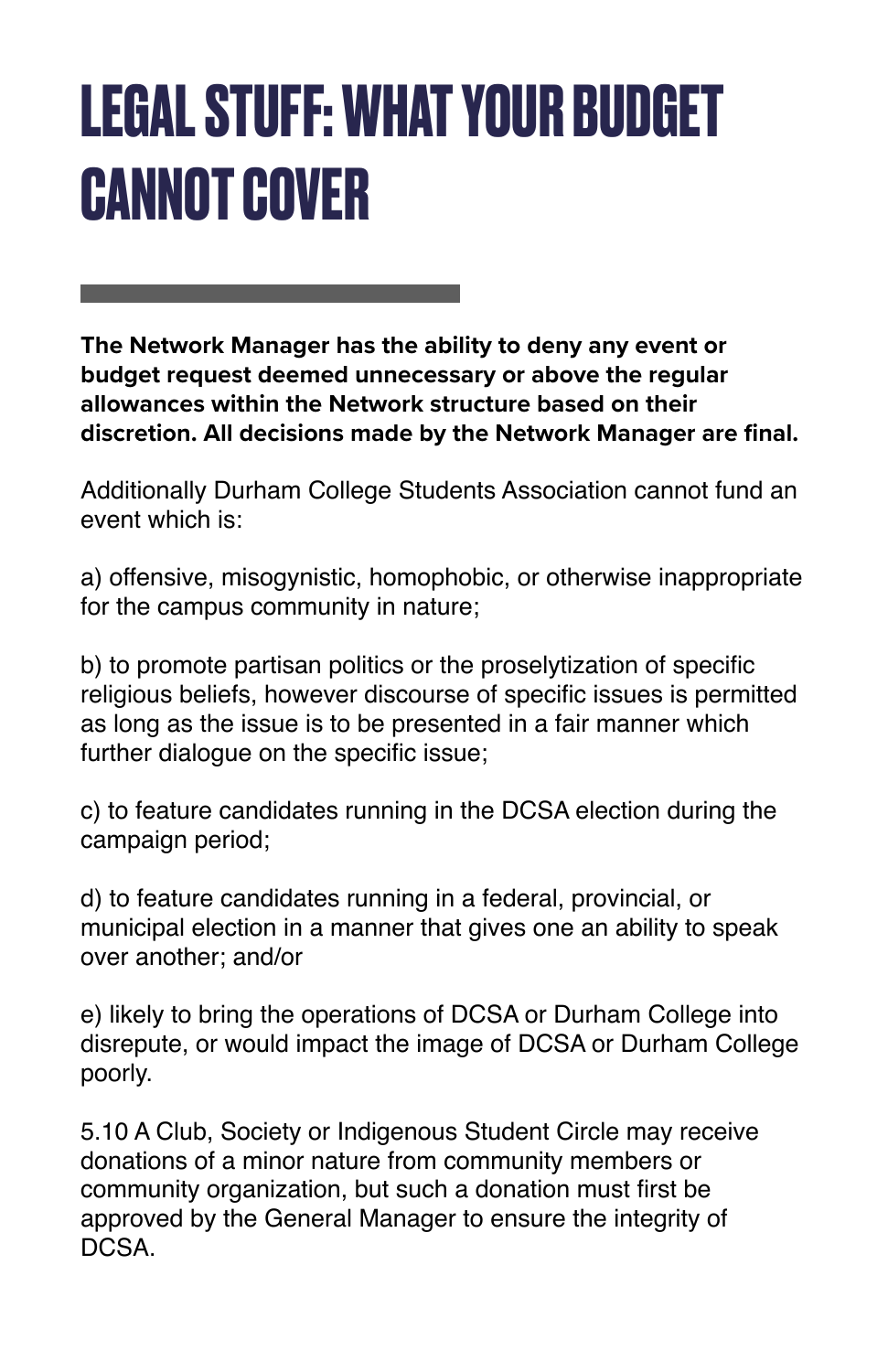# <span id="page-23-0"></span>**SOCIAL MEDIA & PROMOTING YOUR CLUB, SOCIETY OR INDIGENOUS GROUP ONLINE AND ON-CAMPUS**

### **SOCIAL MEDIA**

It is a good idea to create a social media account for your Network for the purpose of promotion, This will allow you to attract new members to your Network and events. This can be done on any platform you prefer.

Social media accounts are included on the Network webpage as an additional resource for prospective members who may be interested in your Network.

Most commonly, Networks create one of the following:

| $*$ Instagram | * Discord   |
|---------------|-------------|
| * Facebook    | $*$ Website |

Please be sure to share your social media accounts with the Network Manager upon creation so that they can be added to the Network Webpage.

This can be done through submitting the Network check-in form found online.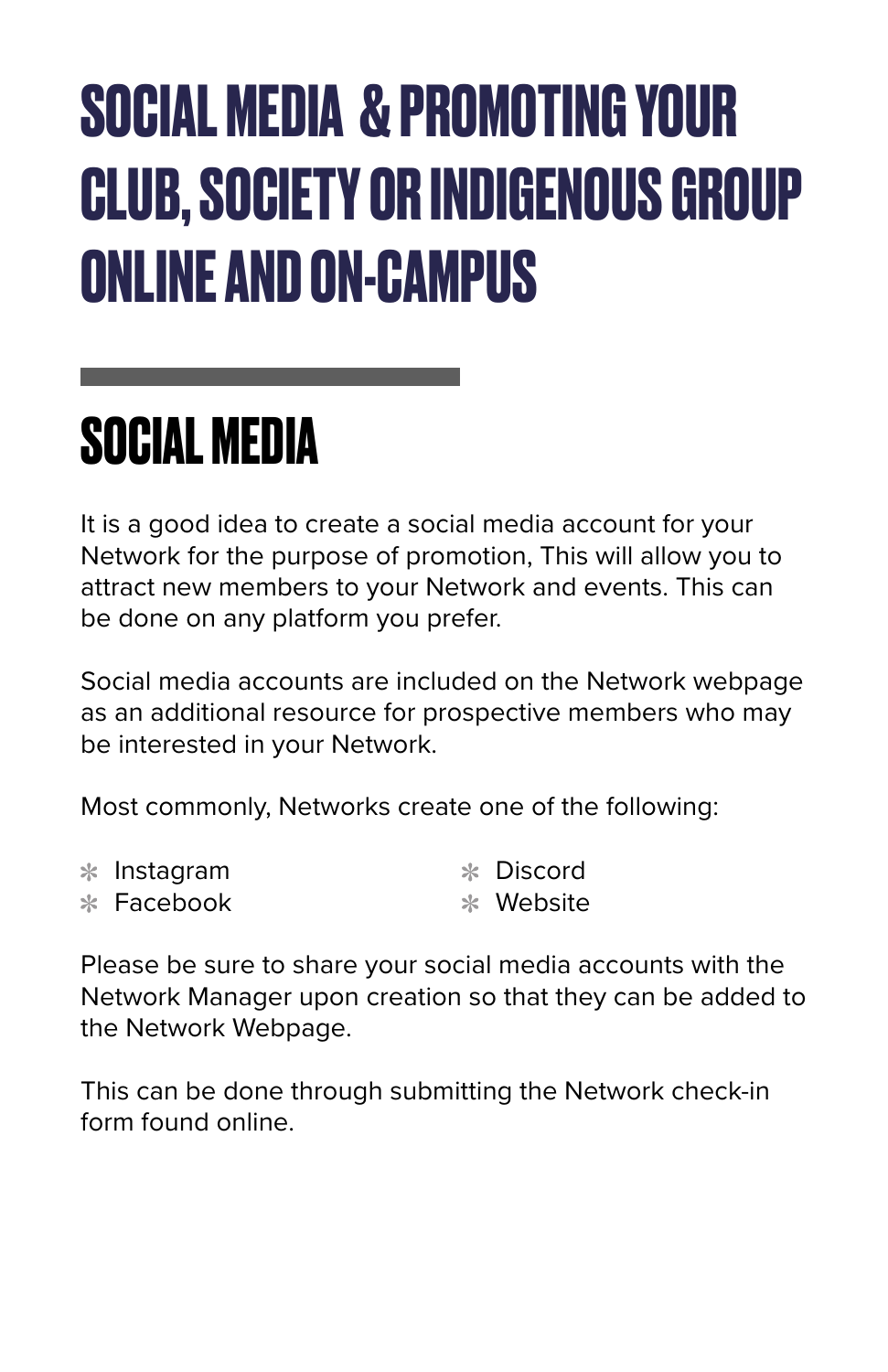### **PROMOTIONAL MATERIALS**

Your Network is responsible for creating its own promotional materials such as posters, logos, and any other needed assets for your events and meetings.

Some free programs that can be utilized to create promotional materials include:

- $*$  Canva
- Photopea
- Adobe Spark (with a Creative Cloud Subscription)
- **\*** Photo-editing apps on iPhone and Android
- **Instagram Stories Editing Platform**

### **DCSA PROMOTIONAL SUPPORT**

To have DCSA share your social media posts, you will need to tag @my.dcsa in the desired post.

Network promotions will only be posted to our Instagram and Facebook 'stories' platform. All posts must abide by the Network policy to be eligible to be shared.

The only exception where a Network event will be posted directly to the DCSA Social media accounts as a stand alone post is for hybrid events that are shared with DCSA for special initiatives such as orientation.

### **ON-CAMPUS POSTER POLICY**

5.1.2. The name of the sponsoring student organization, department, academic school or affiliated partner must be clearly identified on the poster.

5.1.4. All posters are required to display a date stamp and expiry date in the bottom right corner.

5.2.1. Posters are to be displayed only on the DC bulletin boards provided.

5.2.3. Posters must not be hung on doors, walls, windows, in stairwells, or in close proximity to directional sign

5.2.4. The maximum number of posters per event on each campus is 50.

5.3.1. The owner of the poster is responsible for removing all posters within seven days of the event/activity expiry date.

Please refer to the on-campus poster policy for full details surrounding the oncampus poster policy. <https://durhamcollege.ca/wp-content/uploads/poster.pdf>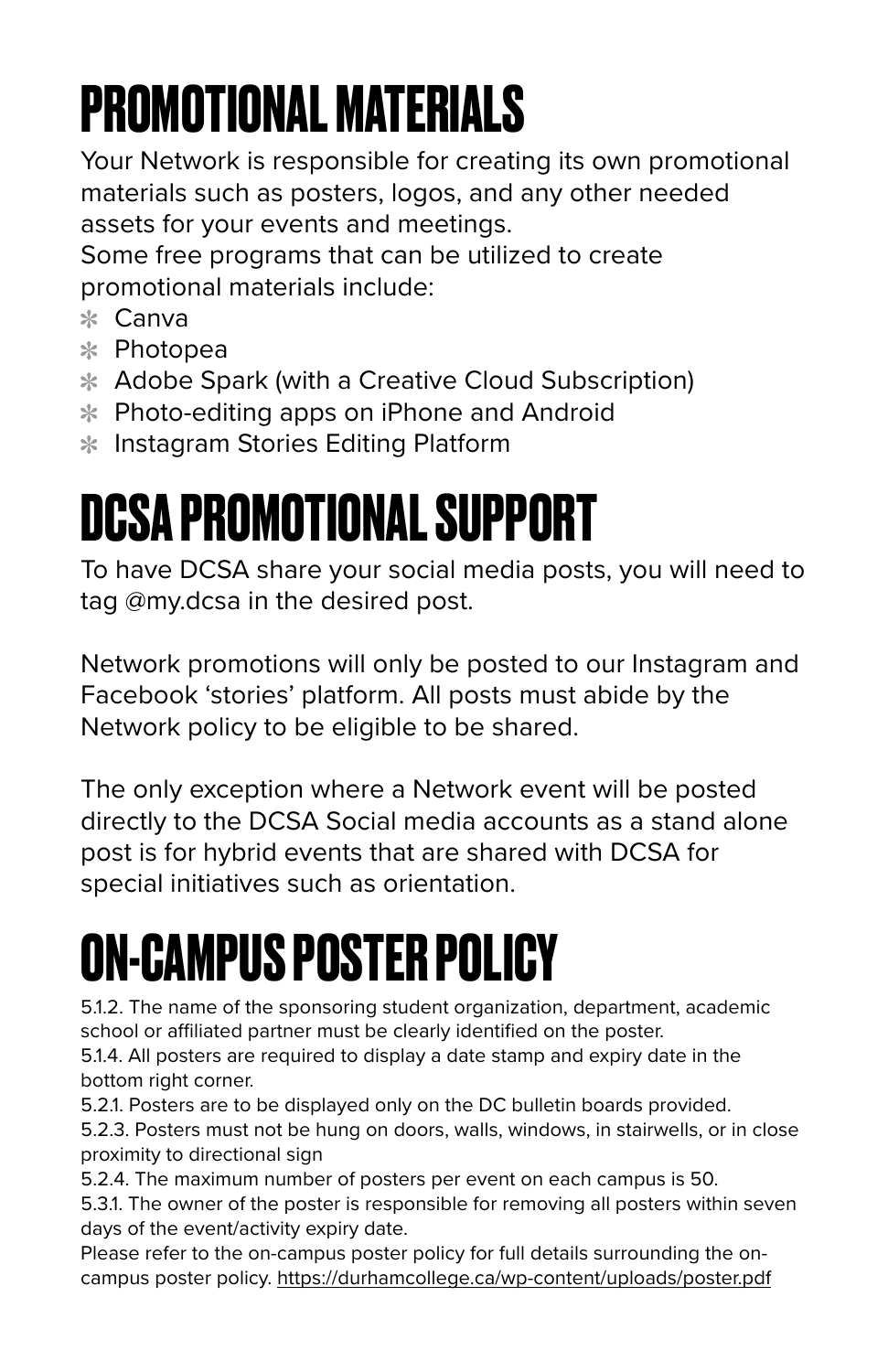### **UPLOADING EVENTS TO THE DC CALENDAR**

You may upload your Network events to the Durham College Calendar as an extra avenue to for promotion. To submit an event please go to<https://durhamcollege.ca/events> and

select the submit event button.

**Event Title**  Event Title

**Event Description** Description of Event

**Event Time & Date** Time & Date for Event

#### **Event Series**

If the event is reoccurring, you may include multiple listings for each date.

#### **Event Categories**

Select DCSI & Student Life

#### **Venue Details**

Select Online, or the oncampus location for your event

#### **Event Website**

Event link (Zoom, Eventbrite, Registration, where students will register/access your event

**Contact Email**  Your email

| <b>EVENT DESCRIPTION:</b> (required)                    |                                                                                      |
|---------------------------------------------------------|--------------------------------------------------------------------------------------|
|                                                         |                                                                                      |
| <b>EVENT TIME &amp; DATE</b>                            |                                                                                      |
| START/END:                                              | 2021-05-2<br>8:00am<br>to                                                            |
|                                                         | 5:00pm<br>2021-05-2                                                                  |
| <b>EVENT SERIES:</b>                                    | ALL DAY EVENT<br>SCHEDULE MULTIPLE EVENTS                                            |
|                                                         |                                                                                      |
| <b><i>EVENT CATEGORIES</i></b>                          |                                                                                      |
| » DCSI                                                  | » Student Life                                                                       |
| <b>VENUE DETAILS</b>                                    |                                                                                      |
| <b>VENUE:</b>                                           | Online × v                                                                           |
| <b>EVENT WEBSITE</b>                                    |                                                                                      |
| EXTERNAL LINK:                                          | Enter URL for event information                                                      |
|                                                         |                                                                                      |
| <b>CONTACT EMAIL</b><br><b>CONTACT EMAIL</b> (required) |                                                                                      |
|                                                         | Enter contact email for this event. The email will not display on the event listing. |
|                                                         |                                                                                      |
| ANTI-SPAM CHECK                                         |                                                                                      |
|                                                         |                                                                                      |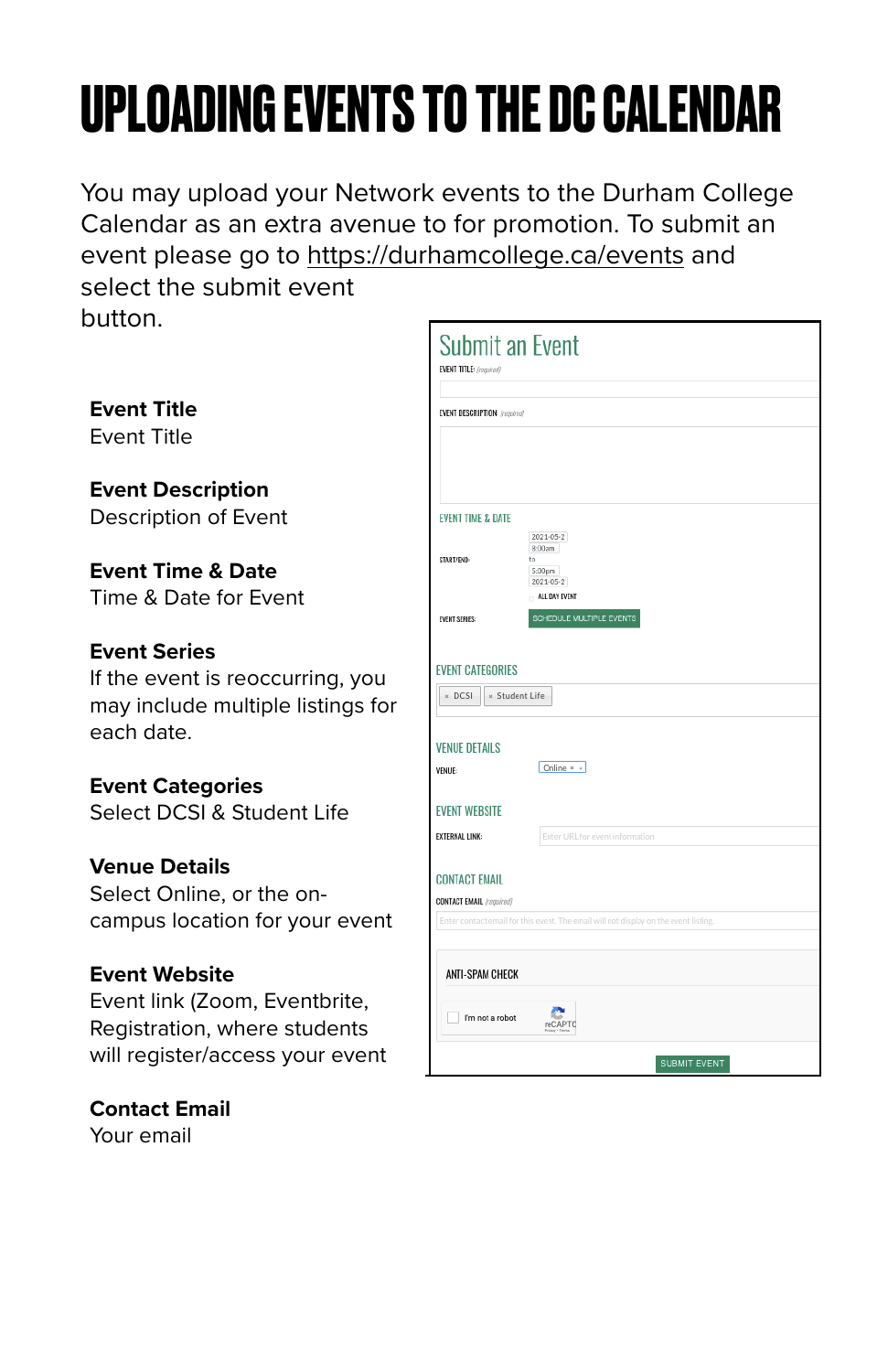## <span id="page-26-0"></span>**LEGAL STUFF: THE NITTY GRITTY**

5.9 The General Manager may place any additional conditions on any event. A decision of the General Manager under this section is not subject to review.

6.1 Clubs, Societies, or Indigenous Student Circles may be disciplined for material breach of the Network policy or behaviours which endanger the safety of the event participants.

6.3 A network shall be placed under review when there has been a material breach of this policy, to such an extent that continued operations of the network is called into existence. When this occurs, the Board shall review conduct of the Club, Society, or Indigenous student circle, including the report of the General Manager regarding this behaviour, and may decide to terminate the charter of the network. The network has the right to be heard in their own defence when under review. The decision of the Board under this section is final and not subject to appeal.

No Club, Society, or Indigenous Student Circle may be actively involved in the politics of Durham College Students Incorporated. To their end, no Club, Society, or Indigenous Student Circle may:

(a) advocate for a position, policy, or action to be done by the Board of Durham College Students Incorporated;

(b) advocate in favour or against a motion at the membership meeting at Durham College Students Incorporated; and

(c) campaign, endorse, or support a candidate in the election of Durham College Students Incorporated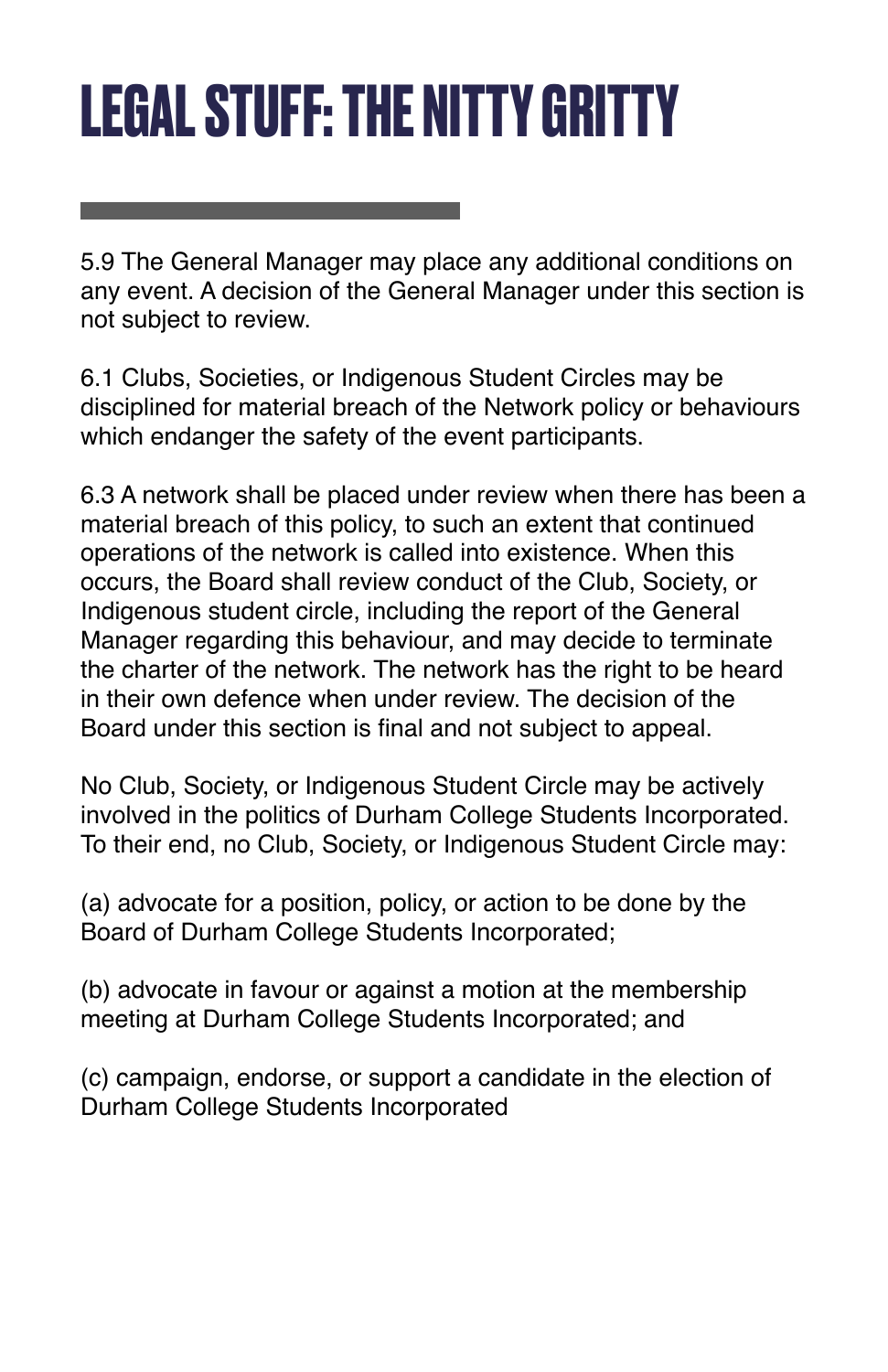# <span id="page-27-0"></span>**FOR MORE INFORMATION:**

### **CONTACT THE NETWORKS MANAGER :**

Liz Morris, Networks & Student Engagement Manager, DCSA *[liz.Morris@durhamcollege.ca](mailto:liz.Morris@durhamcollege.ca)*

### **DOWNLOAD FORMS & ADDITIONAL INFORMATION**

All forms and important network information, including digital copies of this guidebook and the network policy are available for download and virtual submission at [https://mydcsa.ca/](https://mydcsa.ca/forms-and-resources/) [forms-and-resources/](https://mydcsa.ca/forms-and-resources/)

#### **VISIT VIRTUAL OFFICE HOURS:**

Virtual office hours allow for Network leaders to drop in to speak to the Networks Manager about any topic they wish without making a formal appointment. Office hours operate every week and ensure that students may have easy access to the Networks Manager.

Student leaders are encouraged to connect with the Networks Manager if office hours conflict with their class schedule.

#### **FRIDAYS @ NOON** [MYDCSA.CA/DCSA-NETWORKS/](http://mydcsa.ca/dcsa-networks/) Zoom Room: 851 5482 7263